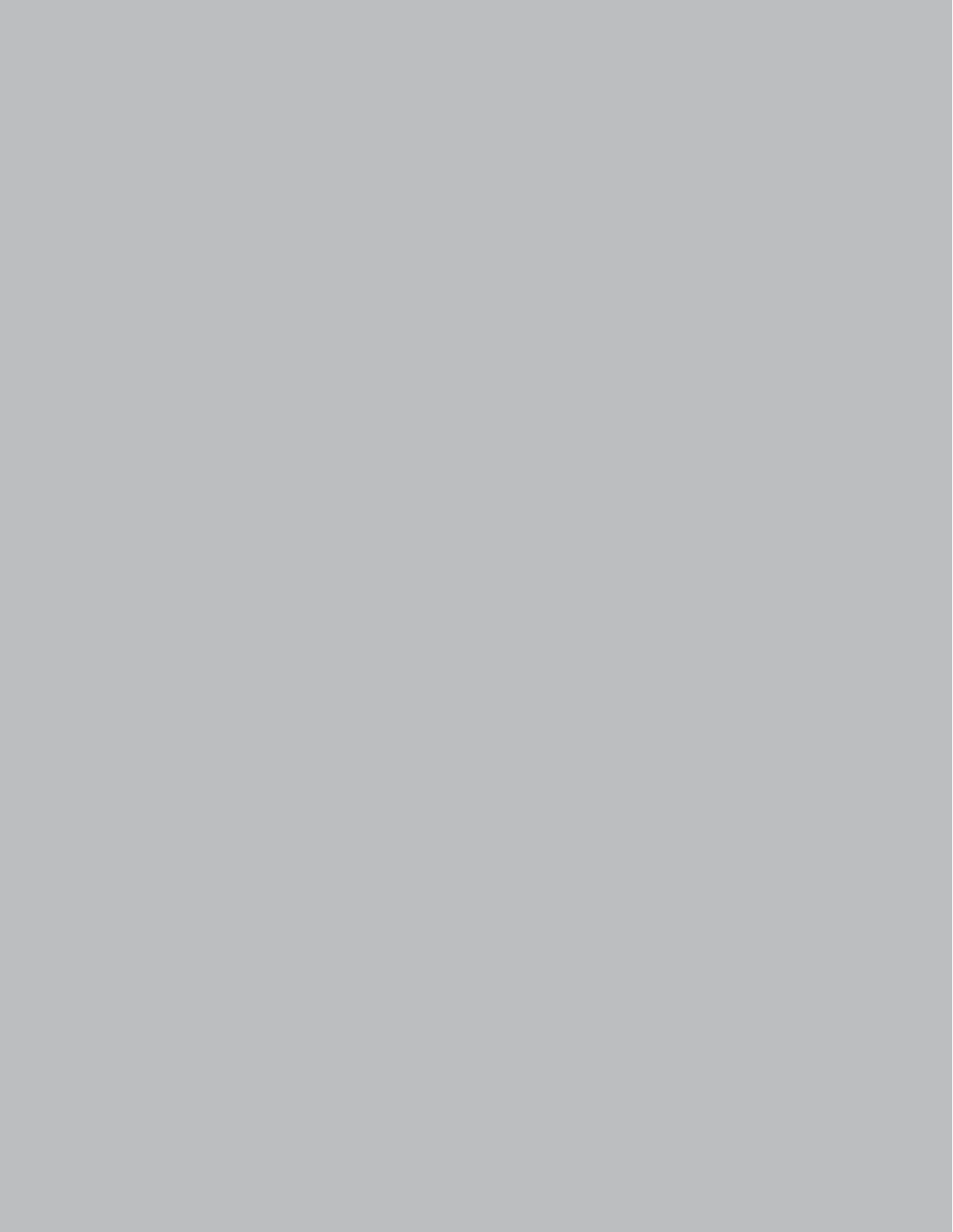# **An approach to streamline and harmonize Medicare's portfolio of**

## **Chapter summary**

CMS operates numerous alternative payment models (APMs) that providers in the fee-for-service (FFS) Medicare program can participate in. CMS's largest APM is the Medicare Shared Savings Program (MSSP), which is a population-based payment model. Providers who voluntarily form accountable care organizations (ACOs) to participate in this model agree to receive bonuses or owe penalties based on whether total annual per capita spending for a group of attributed Medicare FFS beneficiaries is below or above a specified spending benchmark. MSSP includes five tracks, each with slightly different features. Alongside MSSP, CMS's Center for Medicare and Medicaid Innovation (the Innovation Center) operates another population-based payment model, called the ACO Realizing Equity, Access, and Community Health (REACH) Model (formerly the Global and Professional Direct Contracting Model), which has two tracks. In addition to these population-based payment models, CMS's Innovation Center also operates episode-based payment models, including the Comprehensive Care for Joint Replacement Model and the Bundled Payments for Care Improvement Advanced Model, which hold specialists or hospitals accountable for spending during shorter periods of time (90 days).

**alternative payment models**

## **In this chapter**

- Streamlining and improving population-based payment models
- Operating episodebased payment models concurrently with a population-based payment model

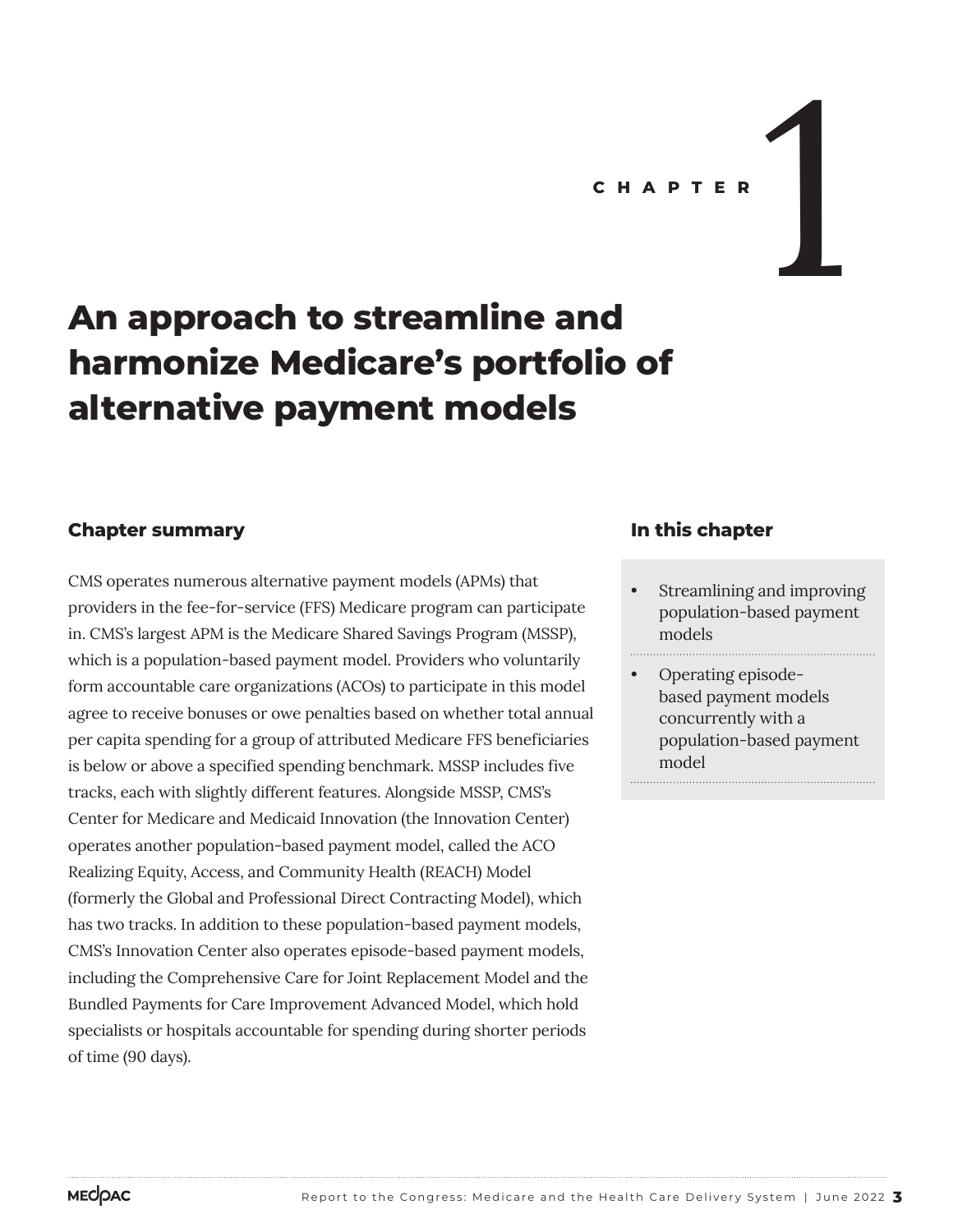By holding them accountable for cost and quality, APMs typically give health care provider organizations a financial incentive to furnish a more efficient mix of services and improve the care they deliver. Yet the presence of multiple APMs operating concurrently can create unnecessary complexity and may dilute incentives when Medicare beneficiaries are attributed to more than one model simultaneously and/or when providers participate in more than one APM at the same time. In our June 2021 report to the Congress, the Commission recommended that CMS reduce the number of Medicare APMs it operates and design models to work better together when combined. In this chapter, we articulate suggestions that are aimed at operationalizing that recommendation.

In particular, to reduce the complexity of CMS's offerings, the Commission supports reducing the number of population-based payment model tracks available to providers. With a smaller number of tracks, each could be geared toward provider organizations of different sizes and involve different degrees of financial risk. For example, a track geared toward groups of small provider organizations (e.g., independent primary care practices) that come together to form an ACO could include the opportunity to earn modest shared savings but not hold these providers accountable for repaying any shared losses. A second track could be geared toward midsize organizations and could give them the opportunity to earn a higher percent of shared savings and be at risk for shared losses. A third track could be geared toward large provider organizations (e.g., health systems with multiple campuses) and could put them at full risk for all Part A and Part B spending generated by their attributed beneficiaries. Alternatively, a population-based payment model could have a single track, with shared savings and loss rates varying based on ACO characteristics, such as an ACO's ability to take on financial risk. Regardless of which approach is used, the Commission envisions allowing provider organizations of any size to move to a more advanced track involving more financial risk if they so choose.

To strengthen incentives for providers to participate in this simplified population-based payment model and to slow the growth in their spending, ACOs' spending targets ("benchmarks") should not be rebased every few years based on actual spending; instead, benchmarks should be updated using exogenous administrative growth factors that would be known to ACOs in advance. Moving away from rebasing would ensure that ACOs that succeed in lowering their spending are not penalized in subsequent years by having their benchmark "ratcheted" down based on their recent actual spending. Ideally, a growth factor would be chosen to produce benchmarks that increase fast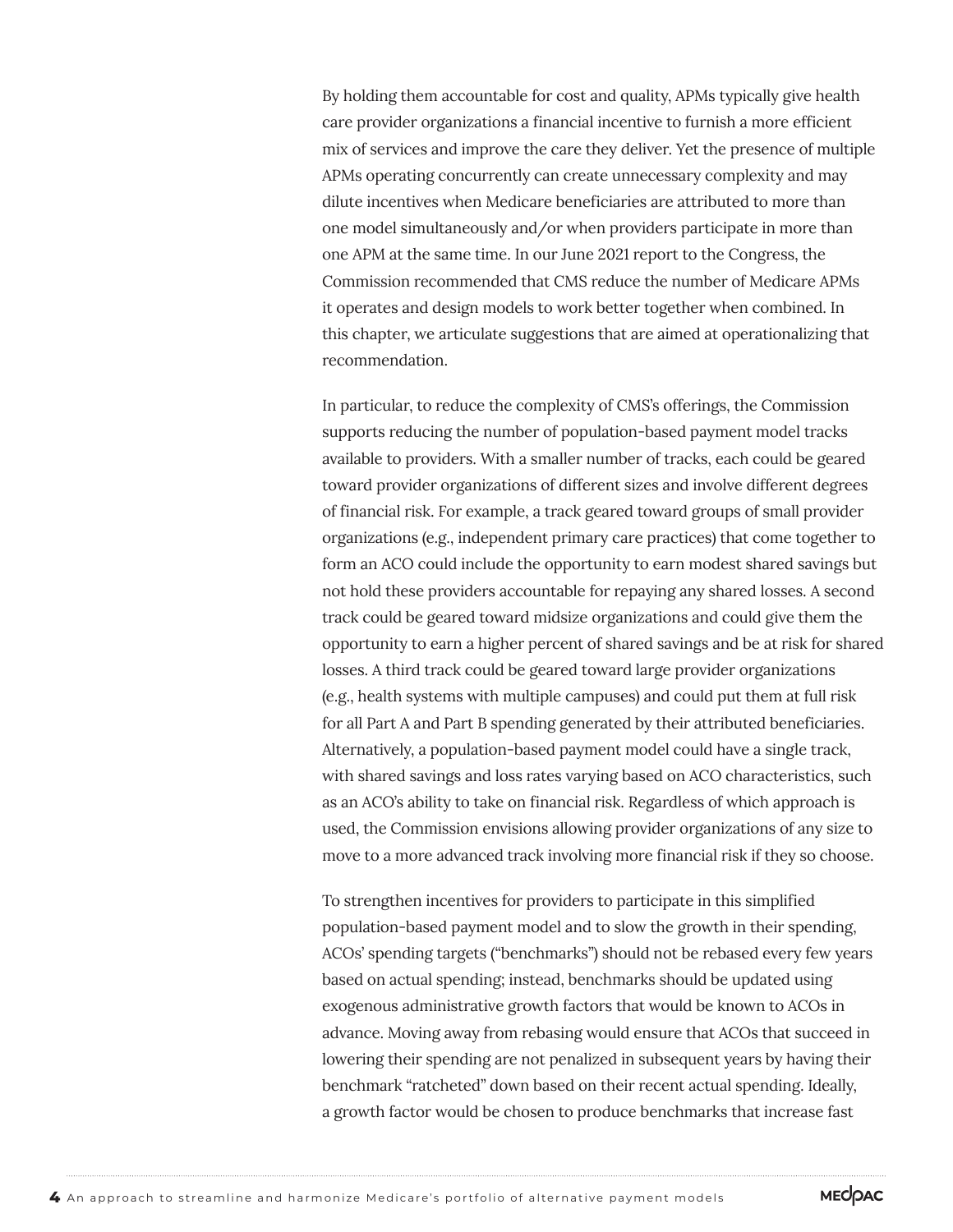enough to give participating providers a reasonable chance to earn shared savings, but slow enough to give the Medicare program a high probability of realizing net savings (relative to what Medicare would have spent in the absence of this model), while avoiding significant forecasting errors.

It is important to ensure that providers have strong incentives to participate in APMs. Acknowledging that not all providers are capable of bearing financial risk under population-based payment models, the Commission does not see a rapid transition to mandatory participation in ACOs as practical. We do, however, encourage CMS to explore ways to strengthen incentives to participate in population-based payment models, particularly for larger provider organizations.

In addition to a streamlined population-based model, the Commission also supports a national Medicare-run episode-based payment model, in which participation could be mandatory for certain providers and certain proven clinical episodes (e.g., hip and knee replacements), even if a beneficiary were concurrently attributed to an ACO. (CMS already has experience operating a mandatory episode-based payment model in selected geographic areas and has identified several types of episodes that have generated meaningful gross savings for the Medicare program and would be likely to generate net savings if implemented with accurate target prices.) CMS's Innovation Center should continue testing episode-based payment for a variety of types of clinical episodes, with the goal of identifying additional types of clinical episodes that could be added to a national episode-based payment model in the future. Since only a few types of clinical episodes would likely be included in a national Medicare-run episode-based payment model, providers in a population-based payment model would retain the freedom to enter into their own episodebased payment arrangements for many other types of clinical episodes—and they could even layer financial arrangements on top of Medicare's episodebased payment model, if they wished.

To ensure the population-based payment model and the episode-based payment model envisioned here work well together, the Commission asserts that any bonus payments resulting from reducing episode costs should be allocated in such a way that (1) episode-based providers have an incentive to furnish efficient, high-quality care; (2) providers in ACOs have an incentive to refer their attributed patients to low-cost, high-quality episode-based providers; and (3) when combined, these incentives should not be so large that they increase total Medicare spending.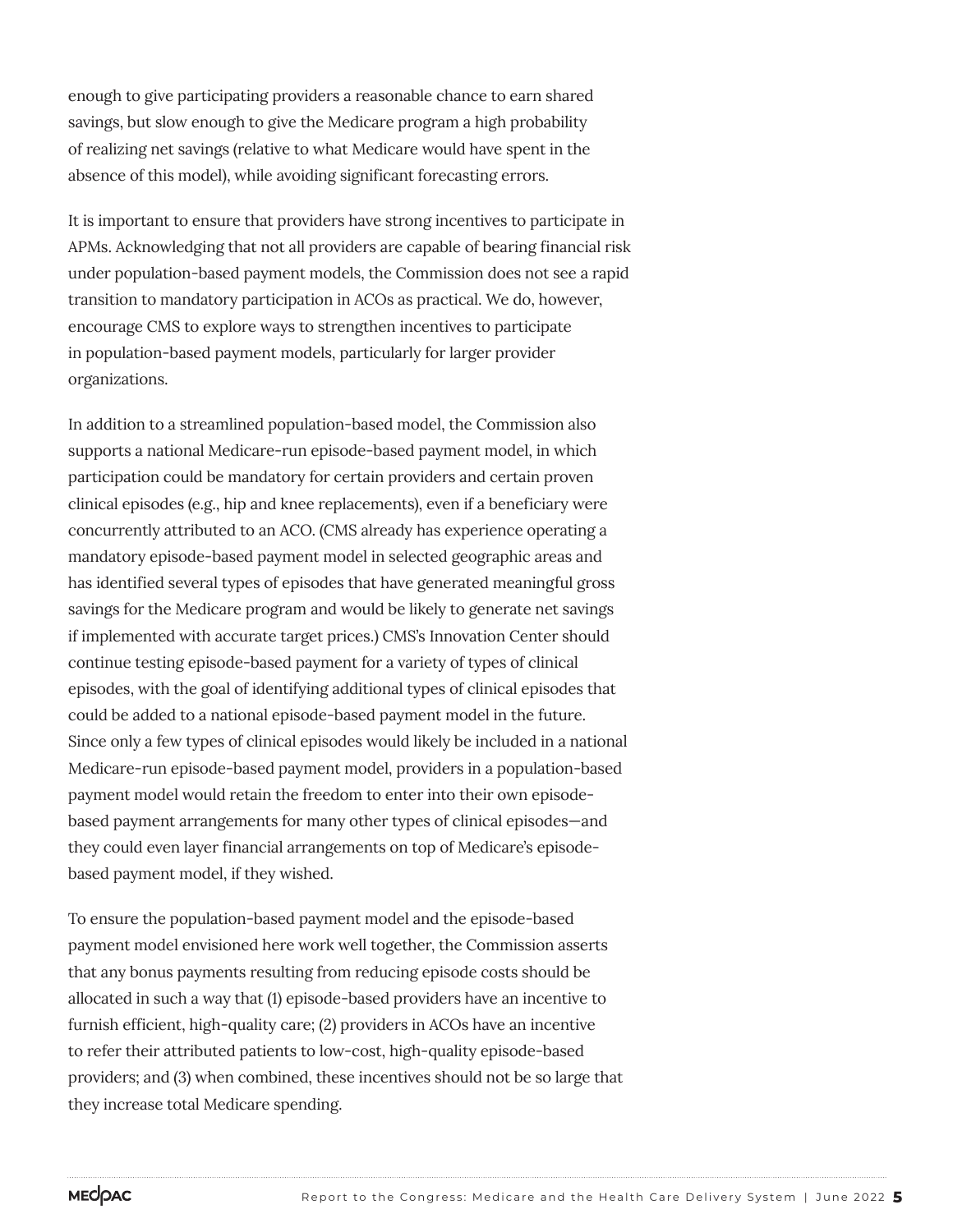Promoting equity and reducing health disparities should also be a priority for all of Medicare's APMs. When designing and implementing its payment models, CMS should ensure that access to high-quality care is equitable for all populations, and every model should include features that work to address disparities in health outcomes and care experiences.

These strategies would represent a shift for CMS—moving away from temporarily testing a large number of model tracks on a small scale to permanently operating a smaller number of model tracks on a large scale. The Commission asserts that, designed correctly, APMs offer a promising avenue for lowering FFS spending while preserving or improving care quality. The proposed changes to CMS's APM portfolio are intended to help reach this potential by reducing the complexity and uncertainty that providers face when picking an APM, increasing provider participation in these models, and improving provider performance in these models. ■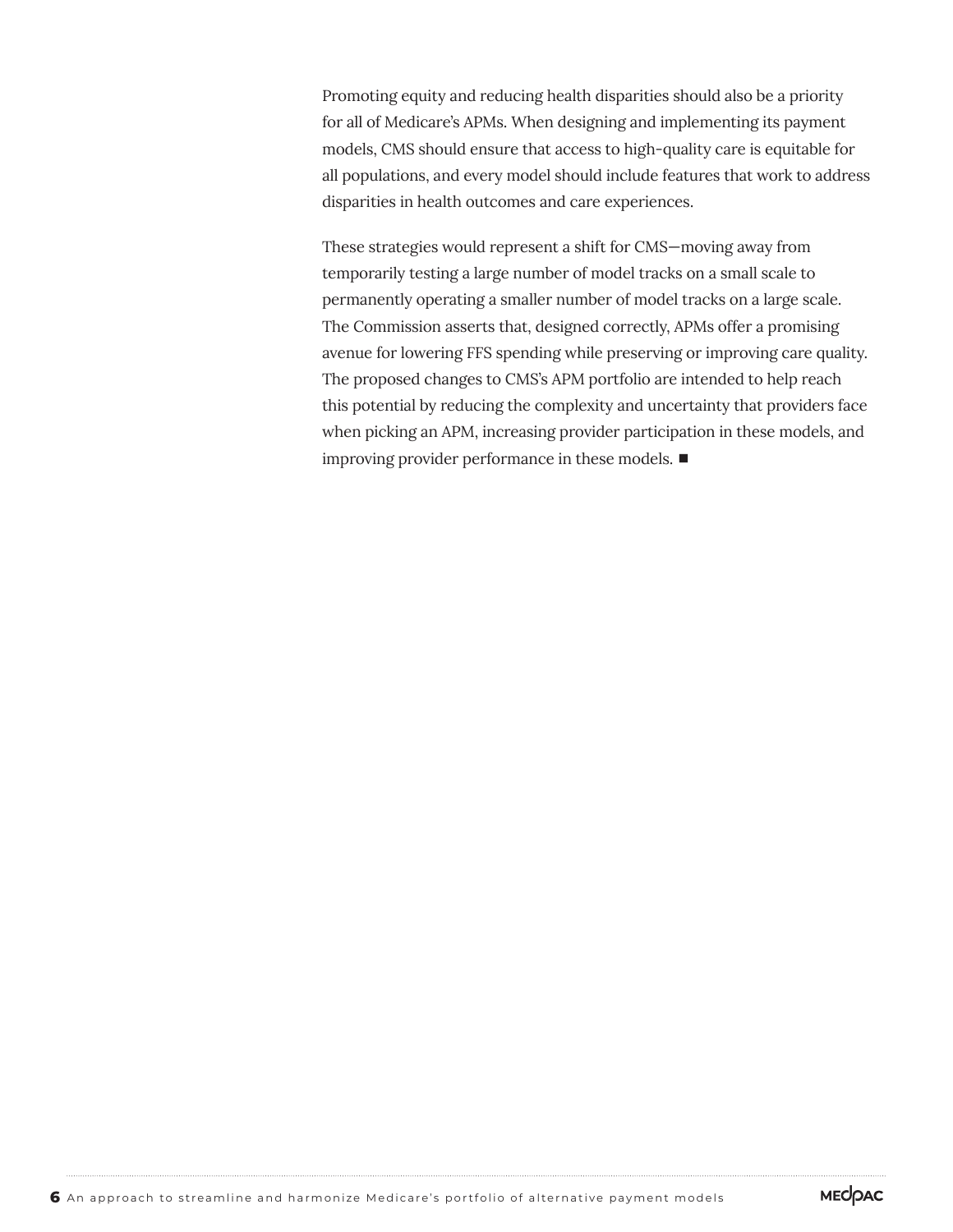CMS operates numerous alternative payment models (APMs) that providers in the fee-for-service (FFS) Medicare program can participate in. By holding them accountable for cost and quality, these APMs typically give health care provider organizations a financial incentive to furnish a more efficient mix of services and improve the care they deliver. Yet the presence of so many APMs operating concurrently can create unnecessary complexity and dilute incentives when Medicare beneficiaries are attributed to multiple models simultaneously and/or when providers participate in more than one APM at the same time. In the Commission's June 2021 report to the Congress, we recommended that CMS reduce the number of Medicare APMs it operates and design models to work better together when combined.

In this chapter, we articulate suggestions that are aimed at operationalizing the recommendation from our June 2021 report. We put forward a structure for streamlining Medicare's population-based payment model offerings into a smaller number of tracks geared toward provider organizations of different sizes and involving different degrees of financial risk (including a permanently upside-only track for groups of small provider organizations). To avoid the potentially unsustainable financial incentives associated with periodically "ratcheting down" accountable care organizations' (ACOs') spending targets, a foundational population-based payment model would, instead of periodically rebasing spending targets, rely on annual administrative updates to gradually grow spending targets at a modest rate that yields net savings for the Medicare program. This model would be supplemented by a national Medicare-run episodebased payment model that would be used to pay for certain types of proven clinical episodes (e.g., hip and knee replacements) for all FFS Medicare beneficiaries, even if they were concurrently attributed to an ACO. The Center for Medicare and Medicaid Innovation (the Innovation Center) would be encouraged to continue testing episode-based payment for other types of clinical episodes, with the goal of adding to the national episode-based payment model in the future. The Commission also asserts that all future APMs should have features that promote health equity and reduce disparities in care experiences and health outcomes among different patient populations, especially among underserved beneficiaries.

The changes described in this chapter would represent a shift for CMS—moving away from temporarily testing a large number of model tracks on a small scale, to permanently operating a small number of model tracks on a large scale. The Commission asserts that, designed correctly, APMs offer a promising avenue for lowering FFS spending while preserving or improving care quality. The proposed changes to CMS's APM portfolio are intended to help reach this potential by reducing the complexity and uncertainty that providers face when deciding whether to participate in an APM, increasing provider participation in APMs, and improving provider performance in APMs.

## **Background**

Many observers of the U.S. health care system believe that its reliance on an FFS approach for paying for medical care creates problematic financial incentives because it rewards health care providers who maximize the number and complexity of billable medical services they provide while financially penalizing health care providers who furnish care more efficiently or who furnish services that are not billable (e.g., addressing social determinants of health). FFS payment systems do not incentivize providers to actively manage patients to keep them healthy and out of the hospital. Paradoxically, a patient with well-managed conditions may result in less revenue for providers than a patient with poorly managed conditions.

CMS has been experimenting with alternatives to FFS payment since the 1970s, but these efforts were expanded and accelerated when the Congress created the Innovation Center in the Affordable Care Act of 2010 (ACA). The Congress appropriated the equivalent of \$1 billion per year to CMS's Innovation Center to test new payment and service delivery models and authorized the Department of Health and Human Services to expand any Innovation Center model into a permanent, nationwide program if testing found that it reduced spending without harming care quality or improved care quality without increasing spending. In the last 11 years, the Innovation Center has tested more than 50 payment models, including several populationbased payment models (otherwise known as ACO models), several episode-based payment models, and several advanced primary care models—often operating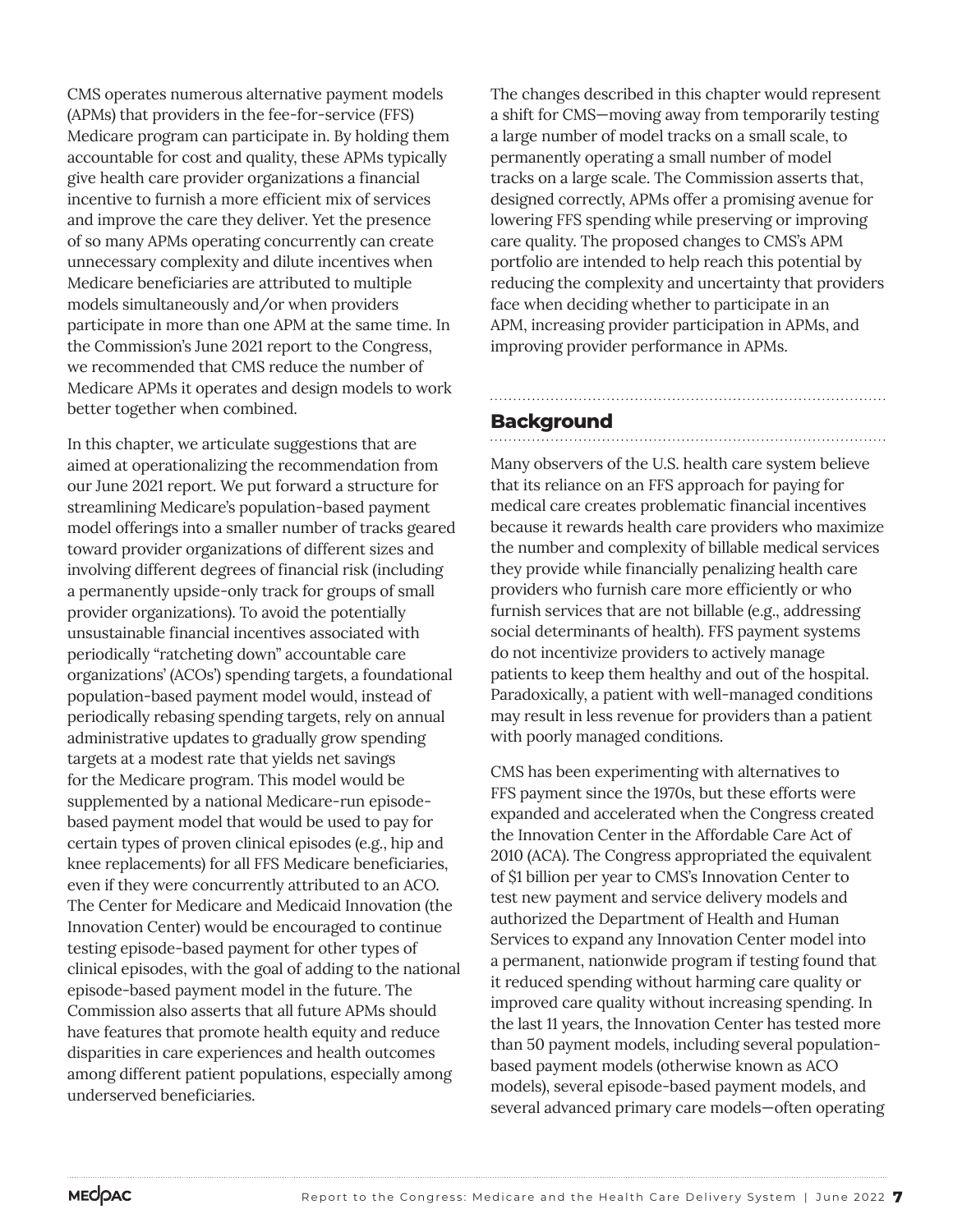multiple models within each of these categories at once (Medicare Payment Advisory Commission 2021, Smith 2021). $^1$  In addition to the models tested by the Innovation Center, the ACA also established the nationwide, permanent Medicare Shared Savings Program for ACOs.

The three categories of alternative payment models just mentioned have generally qualified as "advanced alternative payment models" (A–APMs) under the Medicare Access and CHIP Reauthorization Act of 2015 (MACRA), since CMS has determined that they require participating providers to bear more than nominal financial risk. Since 2019, clinicians who participate in A–APMs have been eligible to receive annual 5 percent bonuses under MACRA, in addition to payments they receive through Medicare's FFS payment systems and the A–APMs in which they participate. In 2025, the MACRA 5 percent A–APM bonus will end, and starting in 2026, clinicians in A–APMs will begin to qualify for higher payment rates through Medicare's physician fee schedule: Payment rates for clinicians in A–APMs will grow by 0.75 percent per year, while payment rates for clinicians not in these models will grow by 0.25 percent per year.2

In the Commission's June 2021 report to the Congress, we summarized findings from evaluations of key A– APMs that Medicare has implemented and tested over the last decade. Most population-based and episodebased payment models have generated modest gross savings for the Medicare program, through changes in the quantity and mix of services delivered (e.g., through reductions in institutional post-acute care use). Once performance bonuses are factored in, however, some of these models have generated net losses for the Medicare program.

Certain factors cited in our 2021 report could be limiting the success of A–APMs, including the fact that most models have relied on voluntary participation from provider organizations, thus allowing providers that expect to earn bonuses to opt into models and providers that expect to owe penalties to opt out (either by never enrolling, or by exiting midway through a model's testing period). In subsequent presentations, the Commission has discussed how one feature of CMS's population-based models—spending targets that are "rebased" every few years based on recent actual

spending, leading to "ratcheting down" of spending targets for successful ACOs—creates a disincentive for participating provider organizations to deeply reduce their spending because doing so generates bonus payments only in the short run and makes future years' spending targets lower and harder to beat. $3$  If bonuses in the initial years are believed to be too small to justify a long-run investment in the ACO program, providers may choose not to participate in ACO models. Another reason A–APMs may not have generated large savings to date is that participating provider organizations often continue to tie their individual clinicians' incomes to the quantity of services they furnish (Ryan et al. 2015).

Our June 2021 report also noted that allowing multiple APMs to operate concurrently can create unintended consequences—increasing complexity for providers and diluting APMs' incentives. The Commission was particularly concerned about this last issue and formally recommended that the Secretary of the Department of Health and Human Services implement a more harmonized portfolio of fewer alternative payment models. Instead of operating a series of models that are largely developed independent of one another, the Commission contended that the Innovation Center should deploy a smaller set of models that are designed to work together (Medicare Payment Advisory Commission 2021).

# **Streamlining and improving populationbased payment models**

The Commission asserts that population-based payment models, designed correctly, hold great promise. Population-based payment models hold participating health care providers accountable for the total Part A and Part B spending of the FFS beneficiaries attributed to them and hold these providers accountable for ensuring that care quality standards are met for these beneficiaries. In so doing, these payment models give providers an incentive to engage in active care management to keep patients healthy and out of the hospital, and they financially reward providers who furnish a more efficient mix of services to their patients. One of the reasons that population-based payment models are appealing is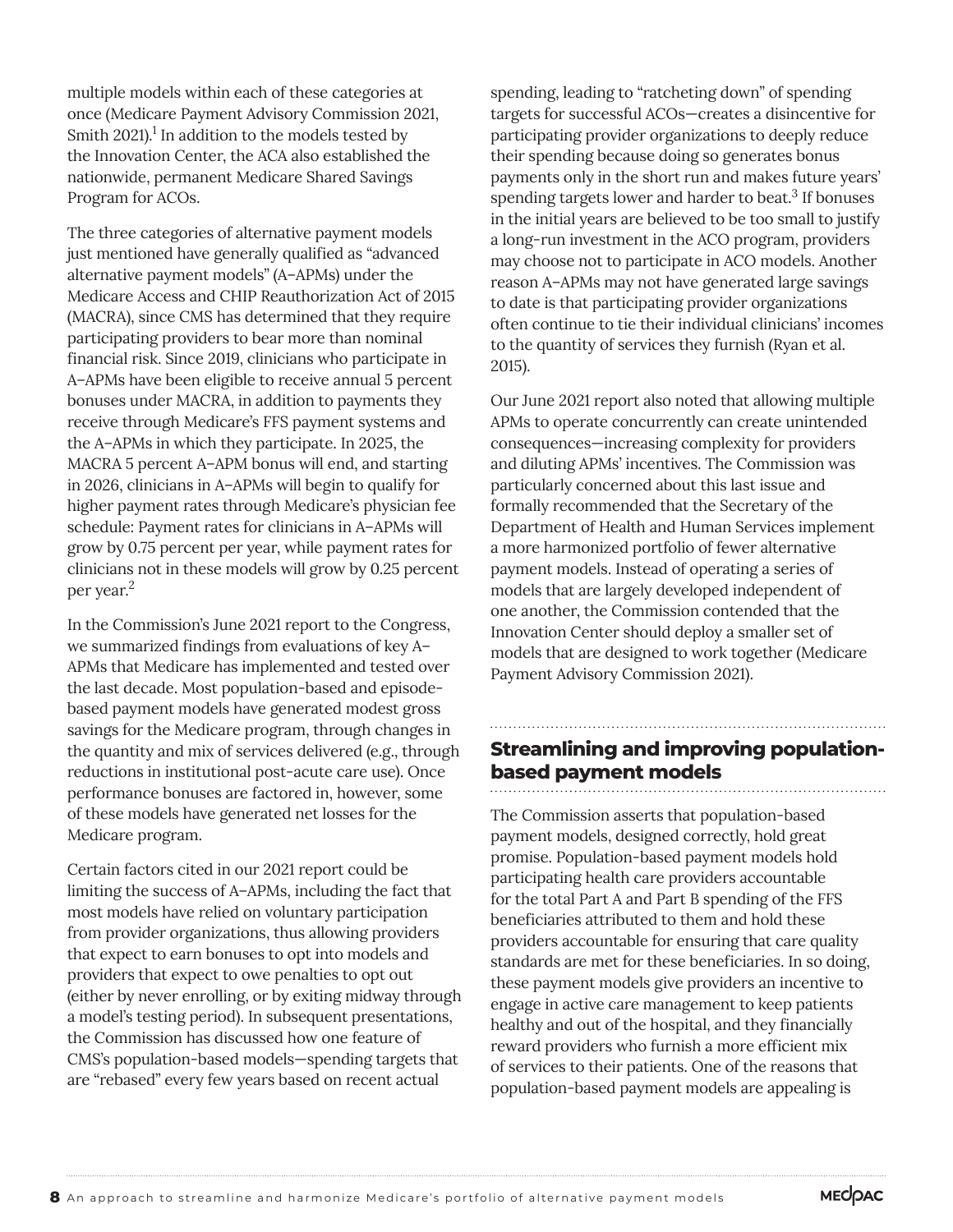that, theoretically, they should let many parties in the health care system benefit—by slowing Medicare's spending growth while increasing providers' revenues and by improving FFS Medicare beneficiaries' health while slowing the growth in their cost-sharing liabilities.

So far, studies suggest that population-based payment models have produced modest but promising results. In a review of the literature, our June 2021 report found that these models consistently generated gross savings (by slowing the growth in spending on certain services for Medicare beneficiaries) and in some cases generated modest net savings for the Medicare program (after shared savings bonuses and shared loss penalties were factored in). These savings were generally achieved without harming care quality, and in some cases, care quality actually improved (Medicare Payment Advisory Commission 2021).

#### **How population-based payment models work**

In population-based payment models, groups of health care providers form an ACO and enter into an agreement with a payer to take accountability for spending and quality for a group of the payer's enrollees. The patients attributed to an ACO are typically those who receive their primary care from the ACO's providers. In Medicare ACO models, an ACO's spending target is often set by calculating the average total Medicare Part A and Part B spending generated by an ACO's attributed patients during some historical baseline period and blending it with regional spending in an ACO's area. The regional component of the spending target has the effect of raising targets for low-spending ACOs and lowering targets for higherspending ACOs. CMS then trends forward an ACO's blended historical spending level from a baseline period to the current year using a defined growth rate (which can include regional and/or national growth factors), and makes various adjustments to the spending level, depending on whether the population of patients currently attributed to the ACO is sicker (or healthier) than the patients attributed to the ACO in its historical baseline period. The final spending target for an ACO is referred to as an ACO's spending benchmark.

During a performance year, Medicare pays the ACO's participating health care providers using customary

FFS payment systems; at the end of the year, CMS reconciles the ACO's spending benchmark with the actual average spending on the ACO's attributed beneficiaries. If the ACO's actual average spending per patient is lower than its spending benchmark, CMS pays the ACO a percentage of the savings it generated. In two-sided risk models, if an ACO's actual spending is higher than its benchmark, CMS recoups a percentage of the losses generated by the ACO. The share of the savings or losses paid to or recouped from the ACO depends on the specific model track an ACO has enrolled in. To ensure that ACOs do not try to withhold needed care to stay below their spending benchmark, ACOs' performance on quality measures is always incorporated into population-based payment models—either in the form of a pass/fail minimum quality standard that must be met to receive shared savings payments or an approach that adjusts the size of an ACO's shared savings bonus or shared loss penalty based on the ACO's performance on quality measures.

To guard against small random variations in yearto-year spending causing shared savings bonuses or shared loss penalties, population-based payment models either use minimum savings and loss rates or benchmark discounts (Table 1-1, pp. 10–11).

Under the minimum savings and loss rate approach, an ACO's spending must be at least a certain percent below its spending benchmark to receive a shared savings bonus (or be at least a certain percent above its benchmark before a penalty is assessed). For example, in MSSP's Basic track, a Level A ACO with 5,000 attributed Medicare beneficiaries must generate average spending per beneficiary that is at least 3.9 percent below its spending benchmark before Medicare will pay out a shared savings bonus to this ACO.

An alternative to a minimum savings rate is to discount an ACO's spending benchmark by some percentage, as in the ACO Realizing Equity, Access, and Community Health (REACH) model (formerly known as Global and Professional Direct Contracting). For example, the benchmark of an ACO that selects this model's Global option is discounted by 2 percent, but if an ACO's average spending is below this discounted benchmark even by only a small percent—the ACO will qualify to receive these savings on a first-dollar basis.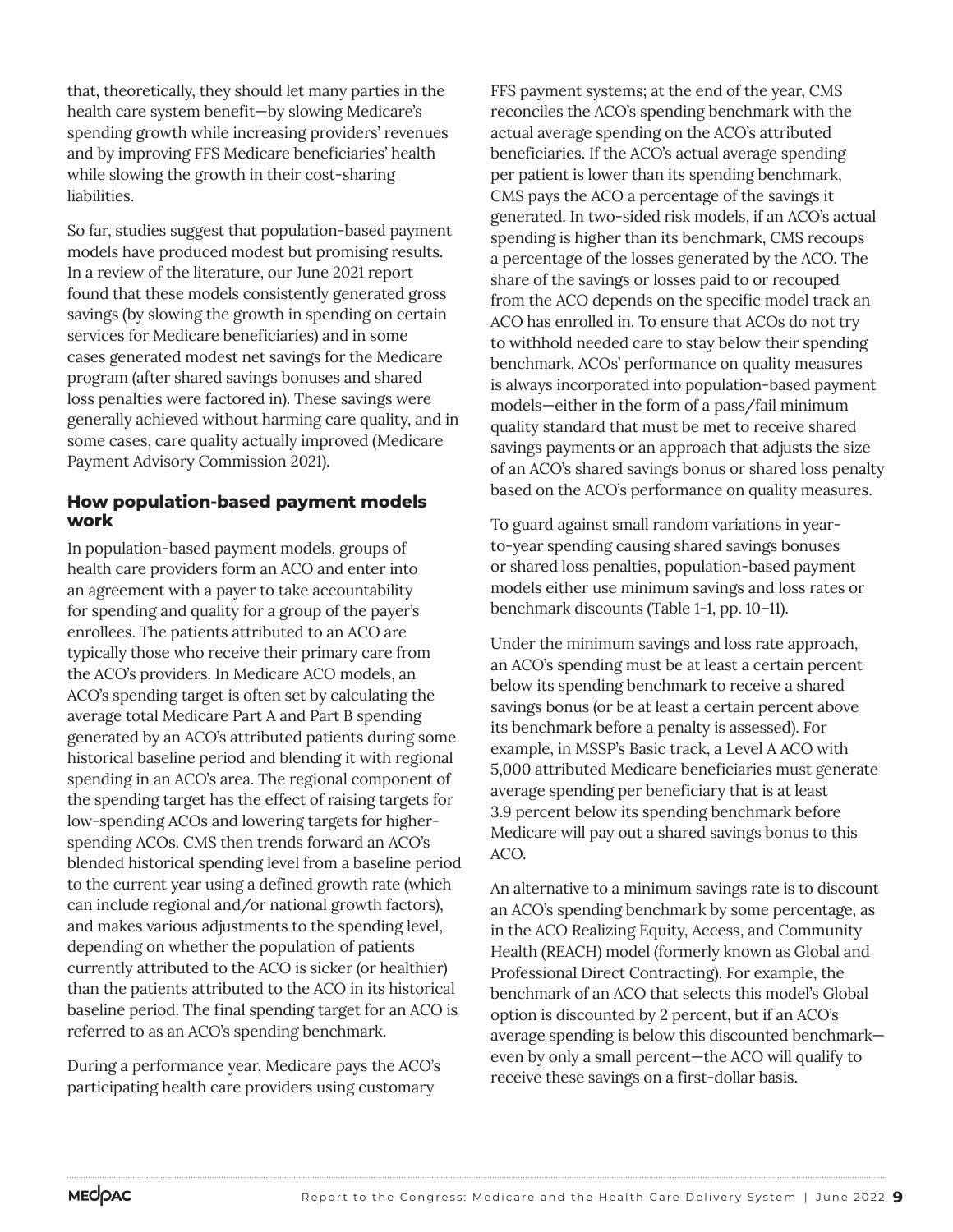#### **1–1 Key features of Medicare's seven population-based payment model tracks in 2022** *(cont. next page)*

| <b>Track</b>                       | <b>Mechanism to guard against</b><br>unwarranted shared savings<br>or loss payments                              | <b>Shared</b><br>savings<br>rate <sup>a</sup> | <b>Shared</b><br>loss<br>rate <sup>b</sup>           | Limit                  |                                                 |
|------------------------------------|------------------------------------------------------------------------------------------------------------------|-----------------------------------------------|------------------------------------------------------|------------------------|-------------------------------------------------|
|                                    |                                                                                                                  |                                               |                                                      | Gain                   | Loss                                            |
|                                    | <b>Medicare Shared Savings Program</b>                                                                           |                                               |                                                      |                        |                                                 |
| Basic track's<br>Levels $A \& B^c$ | Minimum savings rate coupled with<br>a minimum quality standard <sup>d,e</sup>                                   | 40%                                           | N/A                                                  | $10\%$ of<br>benchmark | N/A                                             |
| Basic track's<br>Level C           | Minimum savings rate coupled with<br>a minimum quality standard <sup>d</sup> ;<br>minimum loss rate <sup>f</sup> | 50%                                           | 30%                                                  | $10\%$ of<br>benchmark | Lower of<br>2% of revenue or<br>1% of benchmark |
| Basic track's<br>Level D           | Minimum savings rate coupled with<br>a minimum quality standard <sup>d</sup> ;<br>minimum loss rate <sup>f</sup> | 50%                                           | 30%                                                  | $10\%$ of<br>benchmark | Lower of<br>4% of revenue or<br>2% of benchmark |
| Basic track's<br>Level E           | Minimum savings rate coupled with<br>a minimum quality standard <sup>d</sup> ;<br>minimum loss rate <sup>f</sup> | 50%                                           | 30%                                                  | $10\%$ of<br>benchmark | Lower of<br>8% of revenue or<br>4% of benchmark |
| Enhanced<br>track                  | Minimum savings rate coupled with<br>a minimum quality standard <sup>d</sup> ;<br>minimum loss rate <sup>f</sup> | 75%                                           | 40-75%<br>depending on<br>ACO's quality <sup>g</sup> | $20%$ of<br>benchmark  | 15% of benchmark                                |
|                                    |                                                                                                                  |                                               |                                                      |                        |                                                 |

Population-based payment models typically employ either a minimum savings rate and minimum loss rate or a benchmark discount, but not both of these mechanisms since either of these approaches can be used to achieve the same general effect.

To prevent an ACO from experiencing catastrophic financial losses, its potential financial losses are capped in Medicare's population-based payment models; an ACO's potential financial gains are also capped, to prevent the Medicare program from experiencing large financial losses.

Specific financial parameters of the tracks currently available in FFS Medicare's flagship population-based payment models are summarized in Table 1-1. (In recent years, CMS's Innovation Center has typically also operated an ACO-style model tailored to beneficiaries

with kidney disease; the current iteration is called Comprehensive Kidney Care Contracting and is beyond the scope of this chapter.)

#### **The number of population-based payment model tracks could be reduced**

Health care providers seeking to enroll in a population-based payment model for their FFS Medicare beneficiaries currently have seven options to choose from, as shown in Table 1-1—requiring providers to invest significant resources (either in the form of their own time or a paid consultant) to help them choose the most suitable model track. The complexity and resources involved can present a barrier to provider participation in these models, particularly for small independent physician practices (Friedberg et al. 2020). Moreover, with no standard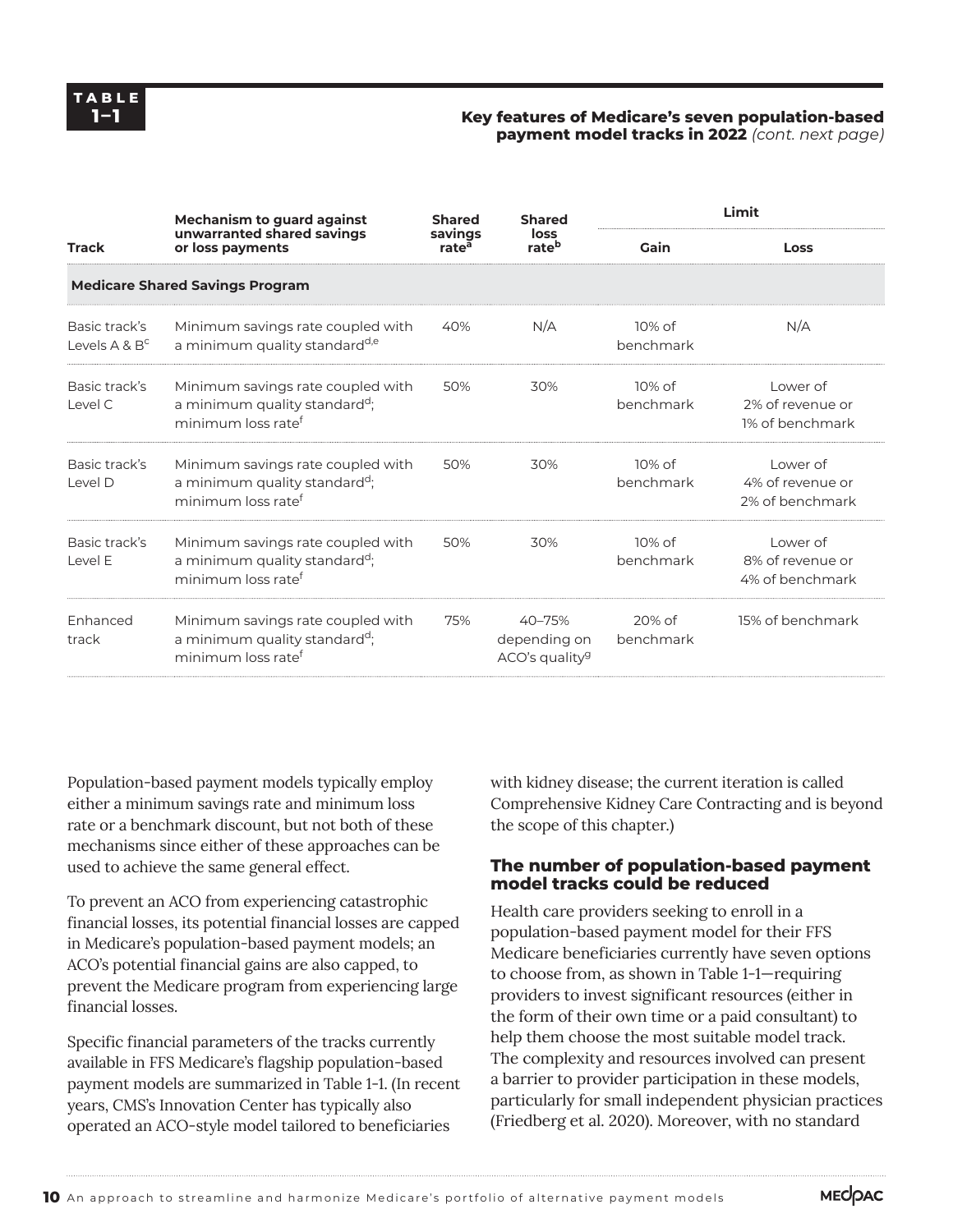#### **Key features of Medicare's seven population-based payment model tracks in 2022** *(cont.)*

| <b>Track</b>                                                                                                                  | <b>Mechanism to guard against</b>                                                                                                                                                                                                                                                                                                                                                                                                                                                                                                                                                                                                                                                                                                                                                                                                                                                                                                                                                                                                                                                                                                                                                                                                                                                                                                                                                                                                                                                                                                                                                                                                                                                                                                                                                                                                                                                                                                                                                                                                                                                                                                                                                                                                                                                                                                                                                                                                                                                                                                                                                                                                                                                                                                                                                                                                                                                                                                                                                                                                                                                                                                                                                                                                                                                                                                                                                                                                                                                                                                                                                                                                                                                                                                                                                                                                                                                                                    | <b>Shared</b>                | <b>Shared</b><br>loss<br>rate <sup>b</sup> | Limit                                                                                                                                                                                                      |      |
|-------------------------------------------------------------------------------------------------------------------------------|----------------------------------------------------------------------------------------------------------------------------------------------------------------------------------------------------------------------------------------------------------------------------------------------------------------------------------------------------------------------------------------------------------------------------------------------------------------------------------------------------------------------------------------------------------------------------------------------------------------------------------------------------------------------------------------------------------------------------------------------------------------------------------------------------------------------------------------------------------------------------------------------------------------------------------------------------------------------------------------------------------------------------------------------------------------------------------------------------------------------------------------------------------------------------------------------------------------------------------------------------------------------------------------------------------------------------------------------------------------------------------------------------------------------------------------------------------------------------------------------------------------------------------------------------------------------------------------------------------------------------------------------------------------------------------------------------------------------------------------------------------------------------------------------------------------------------------------------------------------------------------------------------------------------------------------------------------------------------------------------------------------------------------------------------------------------------------------------------------------------------------------------------------------------------------------------------------------------------------------------------------------------------------------------------------------------------------------------------------------------------------------------------------------------------------------------------------------------------------------------------------------------------------------------------------------------------------------------------------------------------------------------------------------------------------------------------------------------------------------------------------------------------------------------------------------------------------------------------------------------------------------------------------------------------------------------------------------------------------------------------------------------------------------------------------------------------------------------------------------------------------------------------------------------------------------------------------------------------------------------------------------------------------------------------------------------------------------------------------------------------------------------------------------------------------------------------------------------------------------------------------------------------------------------------------------------------------------------------------------------------------------------------------------------------------------------------------------------------------------------------------------------------------------------------------------------------------------------------------------------------------------------------------------------|------------------------------|--------------------------------------------|------------------------------------------------------------------------------------------------------------------------------------------------------------------------------------------------------------|------|
|                                                                                                                               | unwarranted shared savings<br>or loss payments                                                                                                                                                                                                                                                                                                                                                                                                                                                                                                                                                                                                                                                                                                                                                                                                                                                                                                                                                                                                                                                                                                                                                                                                                                                                                                                                                                                                                                                                                                                                                                                                                                                                                                                                                                                                                                                                                                                                                                                                                                                                                                                                                                                                                                                                                                                                                                                                                                                                                                                                                                                                                                                                                                                                                                                                                                                                                                                                                                                                                                                                                                                                                                                                                                                                                                                                                                                                                                                                                                                                                                                                                                                                                                                                                                                                                                                                       | savings<br>rate <sup>a</sup> |                                            | Gain                                                                                                                                                                                                       | Loss |
|                                                                                                                               | ACO REACH Model (formerly Global and Professional Direct Contracting)                                                                                                                                                                                                                                                                                                                                                                                                                                                                                                                                                                                                                                                                                                                                                                                                                                                                                                                                                                                                                                                                                                                                                                                                                                                                                                                                                                                                                                                                                                                                                                                                                                                                                                                                                                                                                                                                                                                                                                                                                                                                                                                                                                                                                                                                                                                                                                                                                                                                                                                                                                                                                                                                                                                                                                                                                                                                                                                                                                                                                                                                                                                                                                                                                                                                                                                                                                                                                                                                                                                                                                                                                                                                                                                                                                                                                                                |                              |                                            |                                                                                                                                                                                                            |      |
| Professional<br>Option                                                                                                        | 5% quality withhold <sup>h</sup>                                                                                                                                                                                                                                                                                                                                                                                                                                                                                                                                                                                                                                                                                                                                                                                                                                                                                                                                                                                                                                                                                                                                                                                                                                                                                                                                                                                                                                                                                                                                                                                                                                                                                                                                                                                                                                                                                                                                                                                                                                                                                                                                                                                                                                                                                                                                                                                                                                                                                                                                                                                                                                                                                                                                                                                                                                                                                                                                                                                                                                                                                                                                                                                                                                                                                                                                                                                                                                                                                                                                                                                                                                                                                                                                                                                                                                                                                     | 50%                          | 50%                                        | For ACO gains/losses that are<br>>5% of the benchmark,<br>savings/loss rates are<br>35% for amounts 5-10% of benchmark,<br>15% for amounts 10-15% of benchmark,<br>and 5% for amounts >15% of benchmark    |      |
| Global<br>Option                                                                                                              | 2% benchmark discount';<br>5% quality withhold <sup>h</sup>                                                                                                                                                                                                                                                                                                                                                                                                                                                                                                                                                                                                                                                                                                                                                                                                                                                                                                                                                                                                                                                                                                                                                                                                                                                                                                                                                                                                                                                                                                                                                                                                                                                                                                                                                                                                                                                                                                                                                                                                                                                                                                                                                                                                                                                                                                                                                                                                                                                                                                                                                                                                                                                                                                                                                                                                                                                                                                                                                                                                                                                                                                                                                                                                                                                                                                                                                                                                                                                                                                                                                                                                                                                                                                                                                                                                                                                          | 100%                         | 100%                                       | For ACO gains/losses that are<br>>25% of the benchmark,<br>savings/loss rates are<br>50% for amounts 25-35% of benchmark,<br>25% for amounts 35-50% of benchmark,<br>and 10% for amounts >50% of benchmark |      |
| Note:<br>PY2022 financial operating guide: Overview (https://innovation.cms.gov/media/document/gpdc-py2022-fin-op-guide-owy). | N/A (not applicable), ACO (accountable care organization), REACH (Realizing Equity, Access, and Community Health).<br>a When an ACO's average spending per beneficiary is lower than its spending benchmark, the difference between those two spending amounts<br>is considered "savings" relative to the benchmark. A "shared savings rate" refers to the percent of those savings that is paid to the ACO by the<br>Medicare program (e.g., in the form of a retrospective payment from CMS).<br><sup>b</sup> When an ACO's average spending per beneficiary is higher than its spending benchmark, the difference between those two spending<br>amounts is considered "losses" relative to the benchmark. A "shared loss rate" refers to the percent of those losses that is recouped from an ACO<br>by the Medicare program (e.g., in the form of a retrospective payment to CMS).<br><sup>c</sup> "Level A" and "Level B" ACOs face the same model features but progress through Medicare Shared Savings Program's (MSSP's) levels and<br>tracks at a different pace.<br><sup>d</sup> A "minimum savings rate" means that an ACO's average spending per beneficiary must be below its spending benchmark by a certain<br>percentage before the ACO can qualify for a shared savings payment; once this threshold is exceeded, and if the ACO meets a quality<br>performance standard, the ACO receives shared savings payments on a first-dollar basis.<br><sup>e</sup> In MSSP, the minimum savings rate for an ACO in an upside-only track is based on the number of beneficiaries assigned to the ACO (e.g., an<br>ACO with 5,000 beneficiaries faces a minimum savings rate of 3.9 percent, while an ACO with at least 60,000 beneficiaries faces a minimum<br>savings rate of 2 percent).<br>$^\dagger$ A "minimum loss rate" means that an ACO's average spending per beneficiary must exceed its spending benchmark by a certain percentage<br>before the ACO owes any shared loss penalty to CMS; once spending exceeds this level, shared loss penalties are calculated on a first-dollar basis.<br>MSSP ACOs in two-sided risk tracks can choose among several options: (1) a 0 percent minimum savings rate/minimum loss rate; (2) a minimum<br>savings rate/minimum loss rate of 0.5 percent, 1.0 percent, 1.5 percent, or 2.0 percent; or (3) a minimum savings rate/minimum loss rate that<br>varies based on the number of beneficiaries assigned to the ACO.<br><sup>9</sup> In the MSSP Enhanced track, an ACO's shared loss rate is determined by its quality score.<br>h A "quality withhold" means a percent of the ACO's benchmark is withheld and available to be earned back based on the ACO's performance<br>on quality measures. In the ACO REACH Model, this quality withhold is set at 5 percent of an ACO's benchmark in 2022 but will be reduced to 2<br>percent starting in 2023 due to recent model changes.<br>A "benchmark discount" means the ACO's spending benchmark is reduced by some percentage. In the ACO REACH Global Option, spending<br>benchmarks are discounted by 2 percent in 2021 and 2022, 3 percent in 2023 and 2024, and 3.5 percent in 2025 and 2026.<br>Source: Centers for Medicare & Medicaid Services' Medicare Shared Savings Program: Shared savings and losses and assignment methodology<br>specifications (https://www.cms.gov/files/document/medicare-shared-savings-program-shared-savings-and-losses-and-assignment-<br>methodology-specifications.pdf-1), Comparing GPDC to the ACO REACH Model (https://innovation.cms.gov/media/document/gpdc-aco-reach-<br>comparison), Shared Savings Program participation options for performance year 2022 (https://www.cms.gov/Medicare/Medicare-Fee-for-<br>Service-Payment/sharedsavingsprogram/Downloads/ssp-aco-participation-options.pdf), and Global and Professional Direct Contracting Model |                              |                                            |                                                                                                                                                                                                            |      |

FFS Medicare population-based payment model, payers other than Medicare have no single default model that they can adopt in their own populationbased payment arrangements, increasing the complexity and different incentives faced by health care providers from different payers.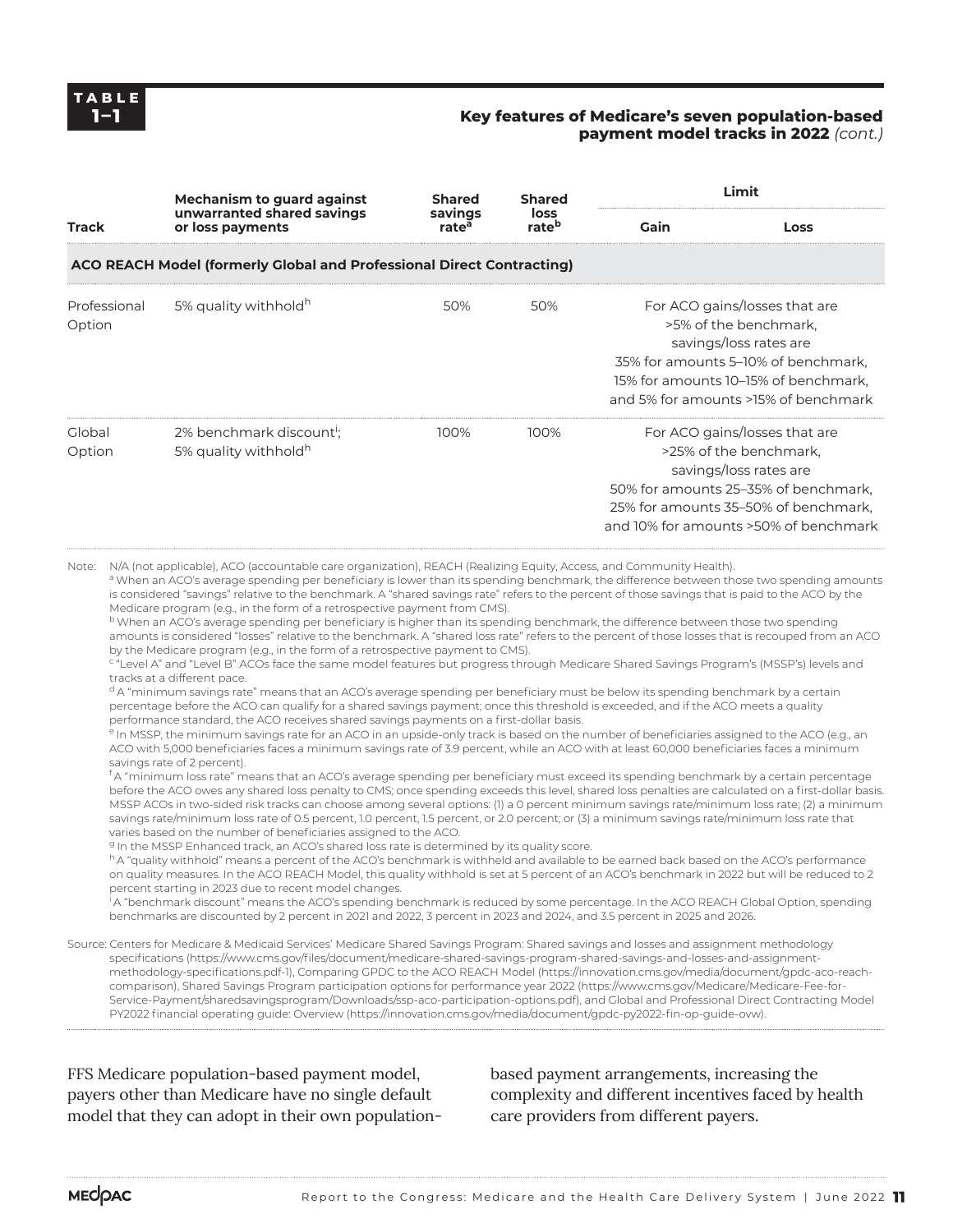A simpler approach favored by the Commission would be to reduce the number of tracks available to health care providers interested in entering into a populationbased payment model for their FFS Medicare beneficiaries.<sup>4</sup> The Commission also favors using more consistent parameters in these tracks so that potential participants would have fewer differences between tracks to consider.

One approach to reducing model tracks would be to condense CMS's current offerings into three tracks geared toward provider organizations of different sizes. The first track could offer groups of small provider organizations (including groups of independent primary care practices) the chance to earn 50 percent of the savings they generate relative to their spending benchmark. This upside-only track could be available to these provider organizations indefinitely, with no time limit on how long they could participate in the track. A second track, for medium-size organizations (such as multispecialty physician practices with multiple locations or small community hospitals with a modest number of primary care providers), could hold providers accountable for 75 percent of the savings and losses they generate. A third track, for large provider organizations (such as health systems with multiple campuses), could hold providers accountable for 100 percent of the savings and losses they generate. Provider organizations of any size could have the freedom to move to a more advanced track, involving more financial risk, if they so chose. Although smaller provider organizations might have fewer financial resources compared with larger organizations, their smaller size might facilitate their ability to rapidly adopt the types of care processes that some observers believe are necessary to succeed in APMs.

Another way to reduce the number of populationbased payment model tracks would be to offer a single track with shared savings and loss rates that varied based on ACO characteristics, such as their ability to take on financial risk.

#### **Eliminating the periodic "rebasing" of ACO spending benchmarks could increase ACOs' incentives to lower spending**

To give ACOs stronger incentives to lower their spending, ACO benchmarks should be based on historical spending that would be trended forward to the current year using a growth factor that is exogenousthat is, unrelated to ACOs' spending performance and known to ACOs in advance.<sup>5</sup> ACOs' spending benchmarks would be prospectively set one year at a time, before the start of a performance year, using this growth factor. This approach would be in contrast to the current practice in many model tracks of recalculating ACOs' spending benchmarks every few years, based on recent actual spending. Rebasing benchmarks to reflect changes in actual spending has the effect of "ratcheting down" the benchmarks of ACOs that have succeeded in lowering their spending—thus penalizing these ACOs by giving them harder-to-beat benchmarks. Eliminating the "ratchet" effect would give ACOs a stronger incentive to lower their spending.

Under this proposed approach, the growth factor could be set using a single exogenous factor or be based on two components: (1) a price component and (2) a volume and intensity component. The price component could reflect annual updates to Medicare's various FFS payment systems and fee schedules, including customary adjustments to reflect different Medicare payment rates in different geographic areas of the country. Annual increases to the price component of the growth factor could be weighted based on the relative mix of services used by an ACO's beneficiaries in their historical baseline period since Medicare's various payment systems' and fee schedules' payment rates (e.g., for inpatient prospective payment system hospitals, rural health clinics, FFS clinicians) increase at different speeds. The objective of such an adjustment would be to hold providers accountable for limiting growth in the volume and intensity of services while not penalizing or rewarding them for changes in Medicare's prices.

The volume and intensity component could be set in several ways, such as by using CMS actuaries' projected growth rate for the volume and intensity of services in FFS Medicare (which includes the use of new technologies) or the projected growth in real national gross domestic product (GDP) (which is GDP adjusted to remove price inflation) and then discounting this factor by some percentage to generate savings for the Medicare program. To the extent that volume and intensity growth is driven by technological change, ACOs—and not the Medicare program—would be responsible for managing that technological change or reducing spending elsewhere to accommodate it. If technological change is more rapid or costly than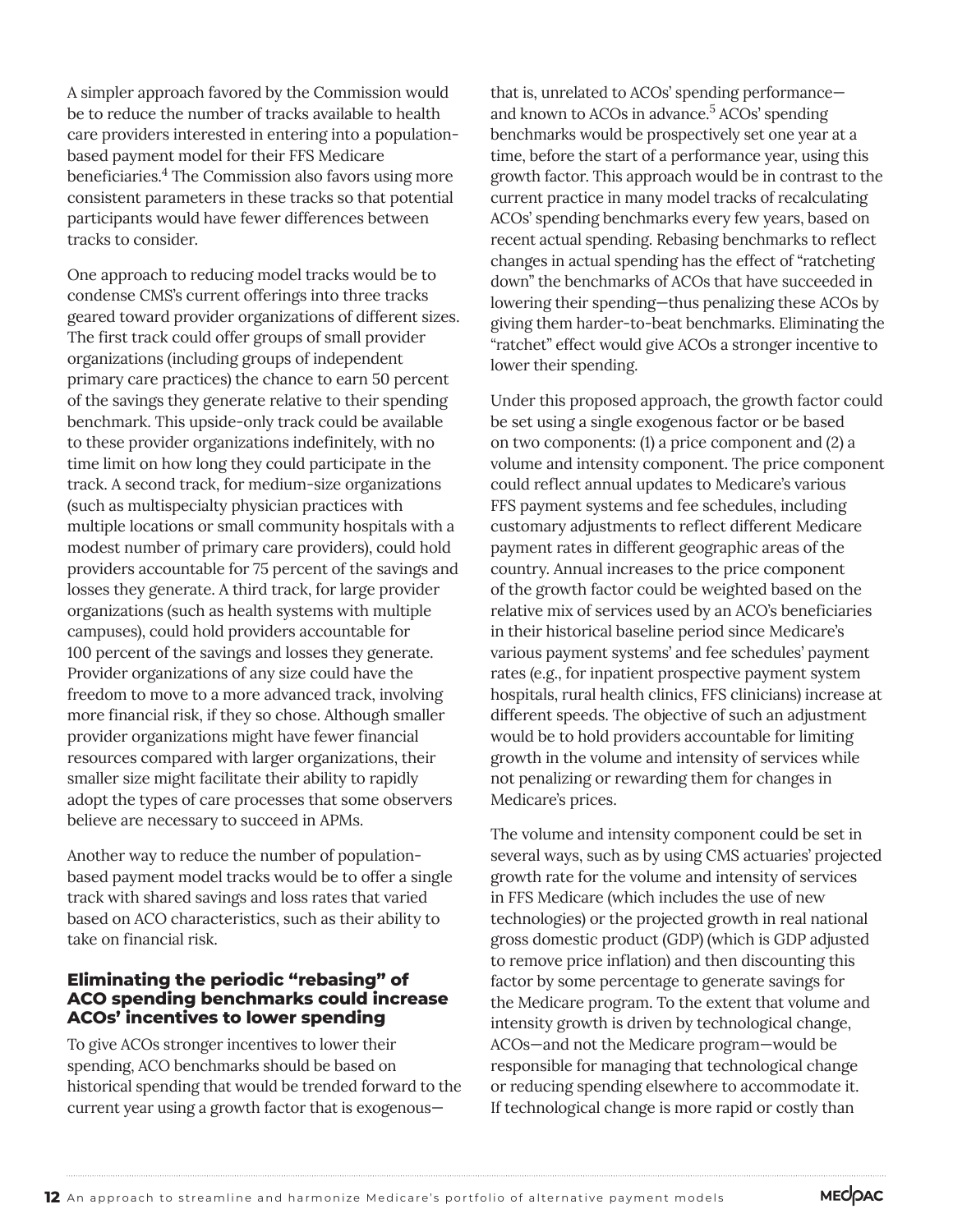assumed in the benchmark updates, ACOs will find it harder to earn bonuses, and policymakers may be pressured to adjust benchmarks. Conversely, if technology-induced spending growth is lower than what is assumed in the benchmark growth rate, it will be easier for the ACO to keep spending below the benchmark, there may be less pressure for ACOs to control overall spending growth, and ACOs may earn inordinately large bonuses.

Taken together, the growth factor(s) used to trend forward historical spending to the current year should grow at a fast enough rate to ensure that ACOs have a chance to earn shared savings without compromising beneficiaries' care quality, yet slow enough that this model generates net savings for the Medicare program (relative to the FFS Medicare spending that would have occurred in the absence of this model), while avoiding significant forecast errors. Spending benchmarks would need to increase at a slower rate than current FFS spending, especially in the model track that would allow providers to keep 100 percent of the savings they generate relative to their benchmark. If ACOs in this track had benchmarks that rose at the same rate at which CMS actuaries expected FFS spending to grow, then ACOs in this track (large health systems) would not generate any savings for the Medicare program.

The growth factor used to trend benchmarks forward could be adjusted periodically if it underpredicted or overpredicted health care spending levels in a given year (for example, if the growth rate did not predict a recession that led to reduced health care utilization across all payers). It could also be adjusted if policymakers wished to increase or decrease the amount of savings generated from the populationbased model. For example, if the model were implemented on a voluntary basis and suffered from weak provider enrollment, policymakers could reduce the size of the discount to raise benchmarks and attract more providers to the model. Or, if the model were implemented on a mandatory basis, policymakers could consider slowly increasing the size of the discount to increase the amount of net savings realized by Medicare over time.

Additional adjustments could be made to ACOs' spending benchmarks to achieve various policy objectives. To reduce the geographic variation in risk-adjusted spending per FFS Medicare beneficiary and ensure that high-spending ACOs did not benefit from having maintained high levels of spending, the benchmarks for high-spending ACOs could rise at a slower rate than the benchmarks for lowspending ACOs. This approach would cause ACOs' benchmarks to eventually converge, thus reducing geographic variation in spending per FFS Medicare beneficiary. To account for local secular changes within a market—such as the recent reduction in spending per beneficiary in the Miami area due to audit enforcement—a local market cap could limit the divergence between an ACO's benchmark and the local market's actual spending.

To limit the degree to which providers can manipulate the composition of their patient panels to maximize their financial performance in an ACO, CMS should calculate ACOs' benchmarks each year based on the historical spending of the clinicians currently participating in that ACO. This would prevent ACOs from having one set of clinicians with expensive patients (relative to their risk scores) in their historical baseline period and another set of clinicians with less costly patients in the performance year. In addition, CMS should require that all local clinicians billing under a provider organization's tax identification number be included in that provider organization's ACO. This requirement would contrast with models that allow providers to set up multiple legal organizations and strategically bill for certain patients through an organization participating in an ACO and other patients through an organization not participating in an ACO. Even with these safeguards, CMS would still need to guard against other provider behaviors that can increase Medicare spending without improving quality. For example, ACOs could still drop physician practices with higher-than-expected spending per beneficiary.

#### **Other design issues**

Beyond how benchmarks are set, a number of other design issues would also need to be considered if CMS implemented the population-based payment model envisioned here. For example, policymakers would need to consider what shared savings and loss rates to use in a streamlined population-based payment model (e.g., 50 percent, 75 percent, and 100 percent). And as in current models, a mechanism would need to be used to ensure that shared savings payments were not paid due to random spending variation alone (e.g., through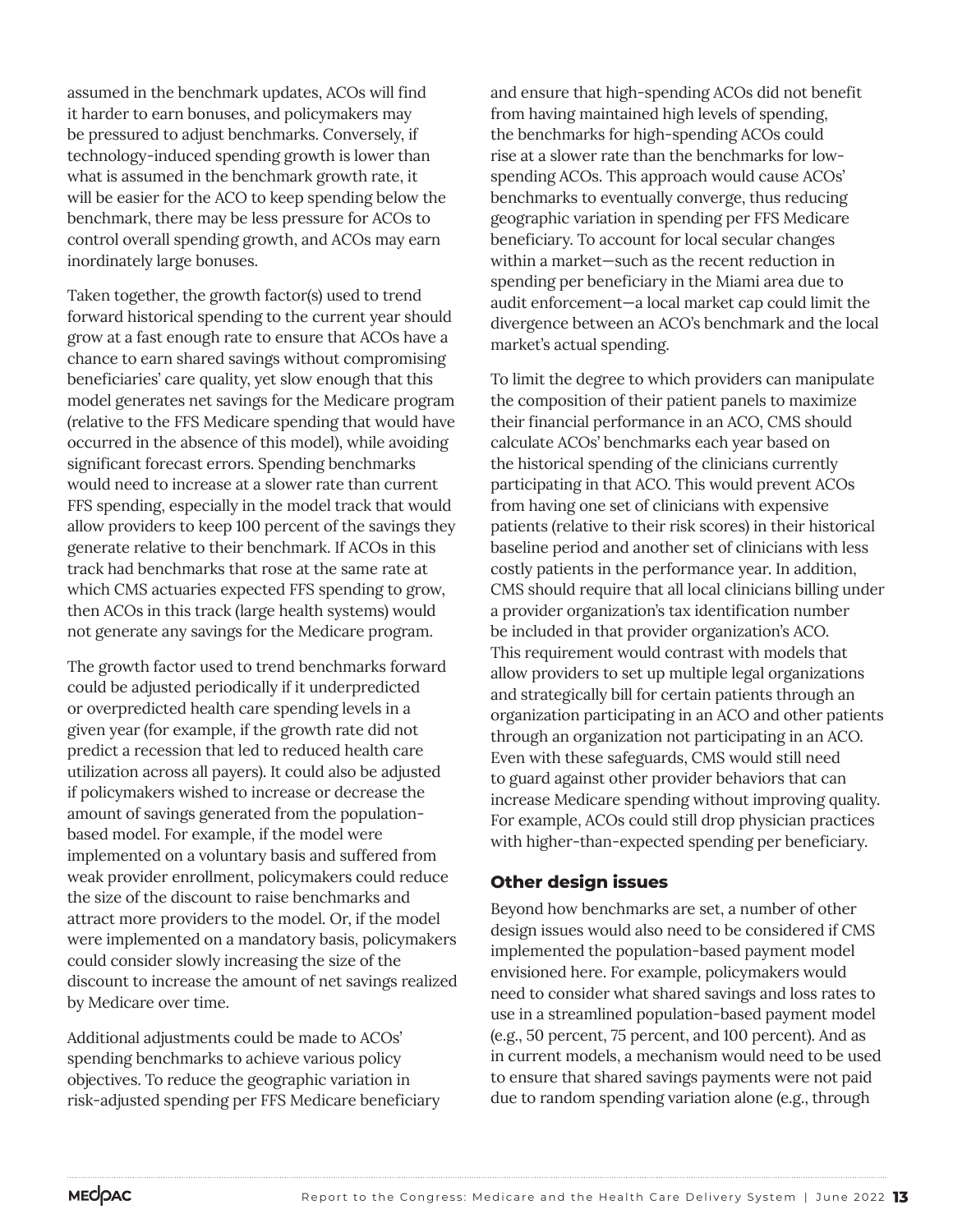**Policymakers may want to reconsider CMS's current practice of including ACO shared savings bonuses in Medicare Advantage benchmarks**

s policymakers consider how to incentivize wide provider participation in a population-**L** based payment model, one related consideration that could have a large impact on Medicare spending is whether shared savings and loss payments should be included in Medicare Advantage (MA) benchmarks. Although such payments are not included in accountable care organizations' (ACOs') benchmarks, these payments are included in MA benchmarks—meaning the Medicare program effectively "double pays" for shared savings to both ACOs and MA plans (through higher MA benchmarks). Because most providers currently do not participate in an ACO and because shared savings payments have been relatively small

so far, the impact of shared savings payments on MA benchmarks has not been notable to date. However, if large shares of providers end up participating in our proposed population-based payment model, the total amount of shared savings payments included in MA benchmarks could grow substantially—thus pushing up MA benchmarks and Medicare program spending. This problem is compounded by the fact that MA enrollment has grown rapidly in recent years and will likely encompass half of all eligible Medicare beneficiaries within the next few years. Policymakers may therefore want to reconsider the current practice of including shared savings payments in MA benchmarks if a new populationbased payment model is implemented. ■

the use of minimum savings rates). Thornier issues include how to improve the accuracy of benchmark risk adjustment and how to curb an ACO's ability to artificially increase its risk score through excessive coding of beneficiary diagnoses. Policymakers may also want to reconsider CMS's current practice of including ACO shared savings payments in Medicare Advantage benchmarks since it results in CMS "double paying" for these bonuses and drives up Medicare spending (see text box).

Another concern is how to incentivize provider participation in a streamlined population-based payment model and whether to use different types of incentives or mandates for different types or sizes of provider organizations. The various approaches available for incentivizing provider participation present different advantages and disadvantages:

*• Attractive financial terms.* If excessively attractive financial terms are offered to providers (e.g., asymmetric shared savings and loss rates that result in large bonuses and small penalties for providers), many providers may elect to participate in the model, but the Medicare program may not realize net savings.

- *• Required participation.* Mandating that providers participate in the model would ensure strong participation. Yet it could also prompt smaller provider organizations to consolidate into larger provider organizations that are better able to absorb financial risk in APMs, exacerbating the problematic trend toward provider consolidation already under way.<sup>6</sup>
- *• Model design changes alone.* It could be that the model design changes described in this chapter particularly moving away from periodically "ratcheting down" ACO spending benchmarks would make participating in the model financially attractive enough that many providers would opt in without the need for any additional incentives or mandates. Without any other financial incentives or mandates, however, providers who end up owing penalties could easily exit the model—resulting in an unrepresentative sample of providers in the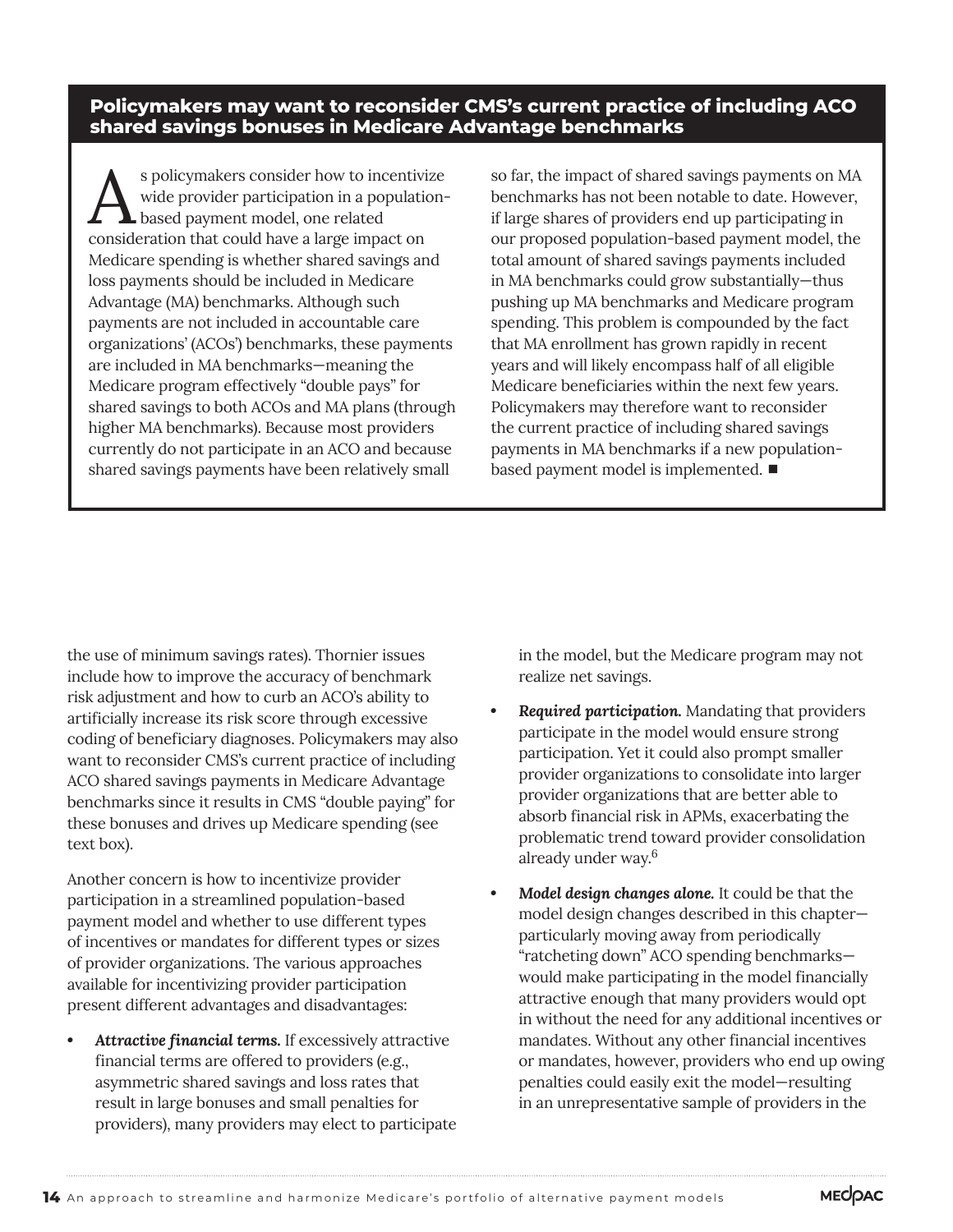model. Such selection issues could reduce the likelihood of the Medicare program realizing net savings.

**Incentives in current law.** Providers could become increasingly interested in participating in a population-based payment model due to provisions in the Medicare Access and CHIP Reauthorization Act of 2015 (MACRA). MACRA created incentives to participate in APMs (including population-based payment models) through two mechanisms: (1) higher physician fee schedule payment rates that clinicians will begin to receive in 2026 if they are in an advanced APM and (2) pay-for-performance payments that are scheduled to grow in the coming years under current law and have been easiest to maximize when a clinician participates in an APM (Centers for Medicare & Medicaid Services 2022).

## **Operating episode-based payment models concurrently with a populationbased payment model**

Episodes of care represent a significant portion of total Medicare spending. In 2019, there were roughly 450,000 inpatient stays for hip or knee replacement procedures among FFS Medicare beneficiaries, with an average 90-day episode cost of about \$27,000, which amounts to more than \$12 billion in spending for those episodes alone (Centers for Medicare & Medicaid Services 2021, Lewin Group 2022).

Episode-based payment models incentivize health care providers to improve care coordination and quality, rationalize service use, and lower adverse events, such as potentially avoidable readmissions, by holding a single provider (or group of providers) accountable for cost and quality during a defined clinical episode of care. Whereas ACOs incentivize year-round care management across a broad array of services for a broad population of beneficiaries, episode-based payment models in Medicare are geared toward a more specific set of providers (usually specialist physician practices and hospitals that perform or manage particular types of clinical episodes) for a narrower group of beneficiaries and service lines. ACOs can find it costly and burdensome to set up their own custom

episode-based payment arrangements, so the presence of a national Medicare-administered model for certain types of episodes would give more specialists and hospitals incentives to provide efficient, high-quality episodes of care.

Over the years, Medicare has tested several episodebased payment models to find ways of reducing spending for selected types of episodes while maintaining or improving quality. Evaluations of Medicare's episode-based payment models have generally found that these models generate gross savings without compromising quality, but their record is mixed in terms of generating net savings for Medicare once performance payments are factored in (Medicare Payment Advisory Commission 2021). For instance, the largest track in the original Bundled Payments for Care Improvement (BPCI) initiative reduced gross spending but generated net losses for Medicare once bonus payments were included (Marrufo et al.  $2021$ ).<sup>7</sup> Evaluations of the first two model years of the subsequent BPCI Advanced Model found that surgical episodes (e.g., hip and knee replacements) generated statistically significant gross savings as well as statistically significant net savings to Medicare, while medical episodes (e.g., congestive heart failure) generated modest gross savings and net losses for Medicare (Lewin Group 2022). Evaluators reported that a reason for the difference in performance between these two types of episodes was that target prices were initially set too high for most medical episodes but were set more accurately for surgical episodes.

Meanwhile, evaluations of the Comprehensive Care for Joint Replacement (CJR) Model found that, among hospitals that were mandated to participate, the model generated statistically significant gross savings but net savings that were not large enough to be statistically significant. Among hospitals where participation was voluntary, the model generated gross savings but net losses for Medicare once bonuses and penalties were included (Lewin Group 2021). Medicare has also tested an episode-based model for beneficiaries being treated for certain types of cancer, the Oncology Care Model. Evaluation of this model found that it reduced gross Medicare spending, but once bonus payments and the cost of monthly care management fees were factored in, overall Medicare spending increased (Hassol et al. 2021).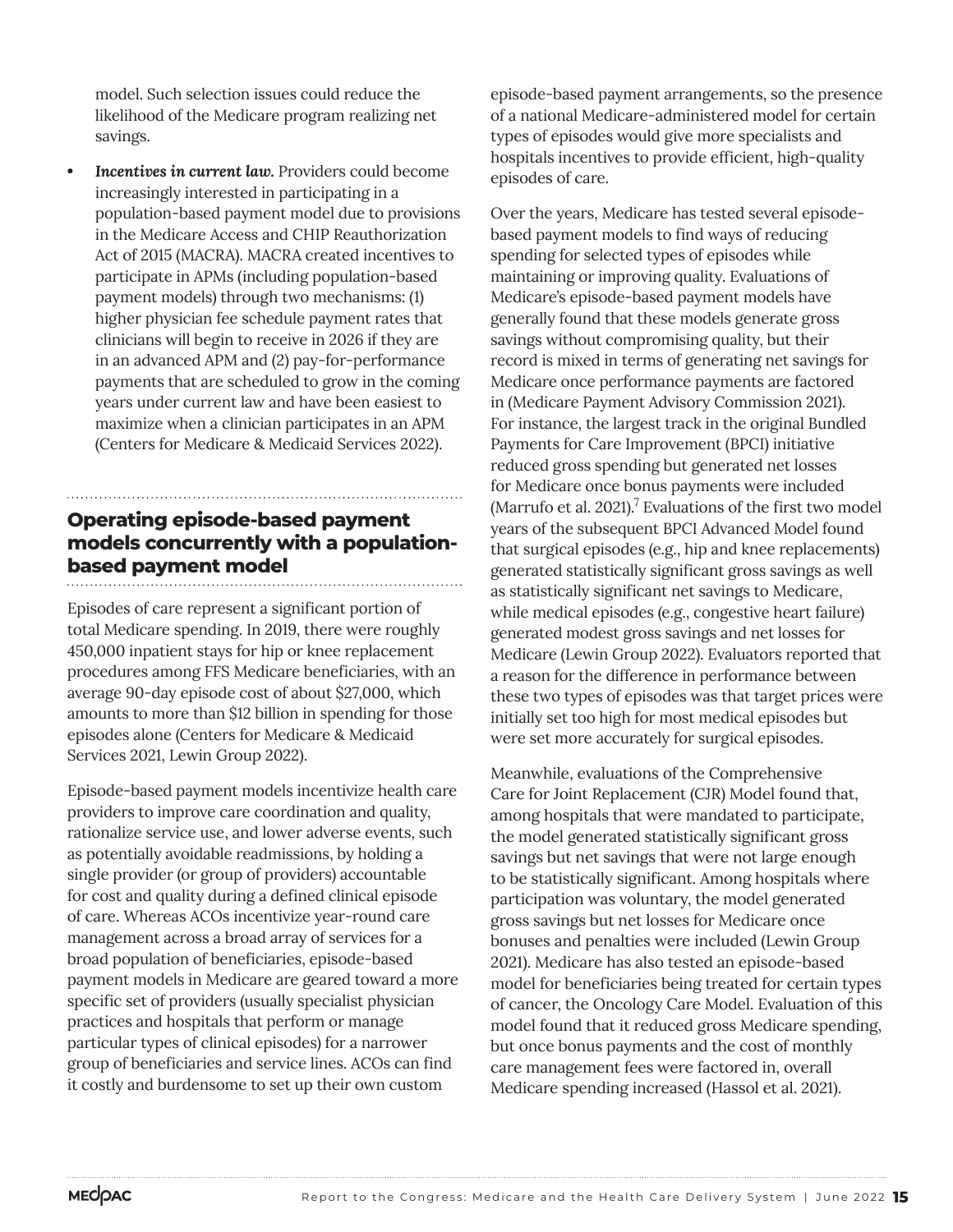There is evidence that combining an episode-based payment model with a population-based accountable care model can have positive impacts. One study found that when beneficiaries were served by providers in both the original BPCI model and an MSSP ACO, the combination yielded larger cost reductions to postdischarge institutional spending than episodebased payment alone for medical episodes but not for surgical episodes (Navathe et al. 2021). The authors speculate that the additive effect of the two models may result from ACOs' investments in improving ambulatory care complementing efforts by episodebased providers to reduce the cost of post-acute care.

#### **How episode-based payment models work**

In Medicare's two largest episode-based payment models—CJR and BPCI Advanced—participating providers are given target prices for different types of episodes prior to the start of a performance year. CMS sets target prices each year using the latest available claims data; these target prices are meant to include the cost of all of the care typically furnished to the beneficiary, across care settings and providers, during a defined period of time (e.g., hip replacement surgery plus the 90 days afterward). Expenditures for almost all Part A and Part B services that a beneficiary would receive during an episode period are included in the episode's benchmark price, with only limited exceptions.<sup>8</sup> Benchmarks are then discounted by 3 percent, which is how the Medicare program attempts to generate savings, to arrive at an episode's target price. (In population-based payment models, the term *benchmark* refers to the amount of spending against which actual ACO spending is reconciled and can include discounts or adjustments. By contrast, in episode-based payment models, *benchmark* generally refers to the estimated cost of an episode before any discount is applied, and *target price* refers to the benchmark minus the applicable discount factor.)

In an episode-based payment model, episodes are triggered when a beneficiary receives certain services from a participating provider (usually a specialist physician practice or hospital). During the episode, the providers who furnish care to the beneficiary are paid for services and items using Medicare's customary FFS payment systems. After the episode ends, CMS reconciles the total FFS spending generated during

the episode with the episode's risk-adjusted target price (adjusted to reflect the age, number of chronic conditions, and dual-eligibility status of the beneficiary, among other adjustments).

If participating providers keep total actual spending below an episode's risk-adjusted target price, they receive a bonus payment for up to 100 percent of the difference; conversely, if total episode spending exceeds the target price, CMS recoups up to 100 percent of the difference from the providers. In CJR and BPCI Advanced, CMS includes a stop-gain and stop-loss limit on bonuses and penalties, capping them at 20 percent of the episode target price. CMS also factors in providers' performance on quality measures when calculating the size of bonuses and penalties.

#### **How a Medicare-run episode-based payment model could operate concurrently with a population-based payment model**

The Commission has considered several options for how the two payment models (episode-based models and population-based models) could continue to coexist in Medicare. Under the option supported by the Commission, Medicare would implement an episode-based payment model nationwide that would be mandatory for certain proven types of episodes and certain providers. In this approach, all FFS beneficiaries would be attributable to this model for the specified covered episodes (e.g., hip and knee replacement episodes)—regardless of whether the beneficiary was already attributed to an ACO under a population-based model and regardless of what type of ACO the beneficiary was in. Concurrent with their existing attribution to an ACO, beneficiaries would be attributed to the episode-based payment model for the duration of their episode. At the same time, for episodes not covered by Medicare's model, ACOs would be free to develop and administer their own payment arrangements involving contracts with specialists and hospitals. The Commission favors this approach to integrating episode-based payment with the population-based model because it would ensure that every beneficiary would benefit from having an accountable entity focused on furnishing efficient, high-quality care during every covered episode.

The Commission supports requiring all relevant providers that furnish a minimum number of covered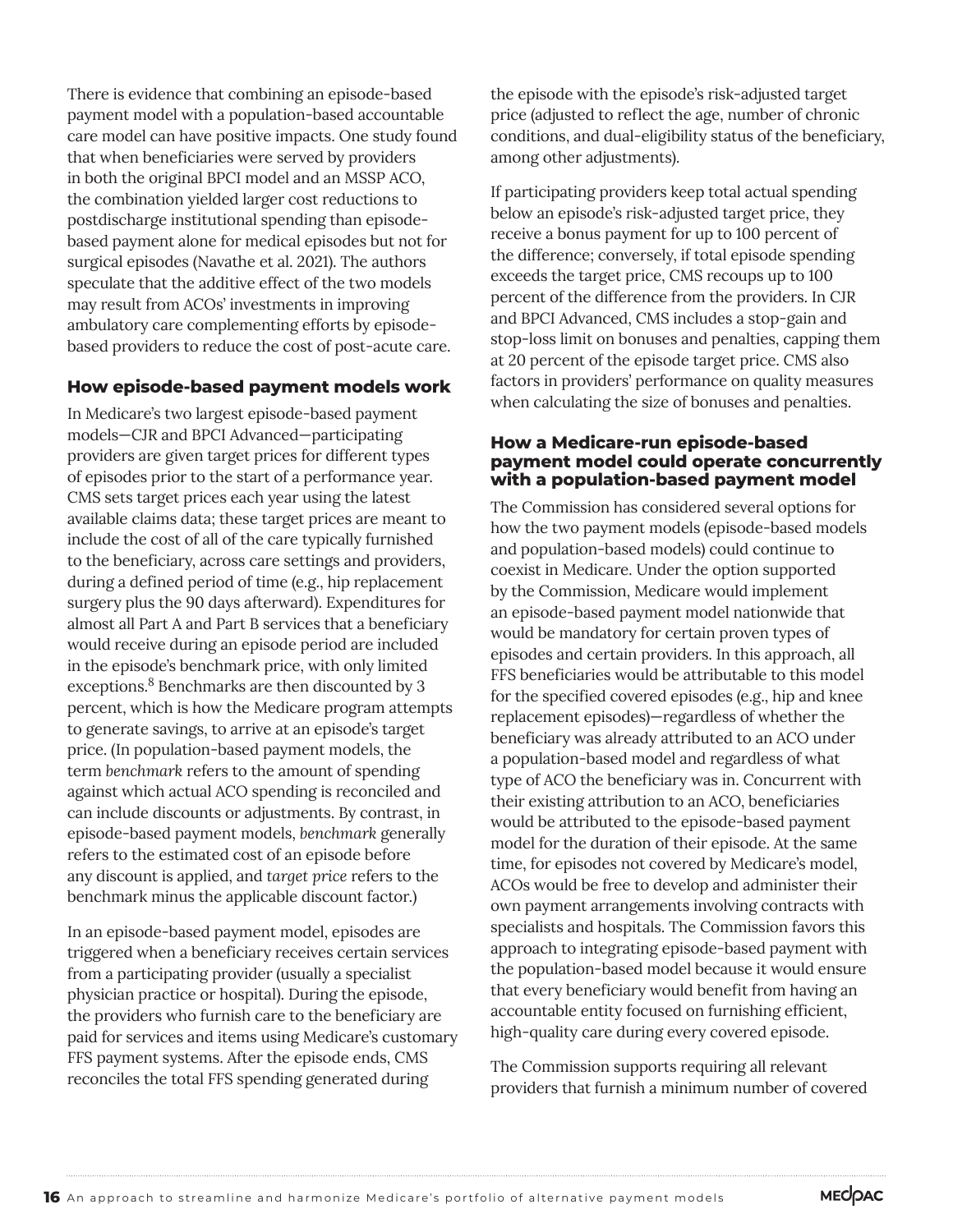episodes to participate in a Medicare-run episodebased payment model. Requiring provider participation would help to avoid the selection issues that have been observed in prior episode-based payment models, which might have prevented these models from generating larger net savings for Medicare. Reports have found that characteristics of participants in voluntary episode-based payment models are appreciably different from those of comparable nonparticipants (Government Accountability Office 2018). For instance, hospitals that elected to participate in BPCI Advanced are larger and more likely to be located in urban areas and more competitive markets than eligible hospitals that elected not to participate (Dummit et al. 2020). Another study found that physician group practices that elected to participate in BPCI Advanced for joint replacement episodes tended to be larger and more likely to be located in urban areas compared with similar practices that did not participate in the model (Joynt Maddox et al. 2021).

Making the episode-based payment model mandatory would not only ensure that all relevant providers were included in the model, it would also ensure that all relevant beneficiaries were included. In a voluntary model, some providers will choose not to participate, thus making it impossible to achieve the goal of having every beneficiary who triggers a covered episode attributed to the model. In a voluntary model, there is also a risk that participating providers may "cherry pick" low-complexity patients (by billing for their services through a provider organization that is participating in an episode-based payment model) and avoid high-complexity patients (by billing for these other patients' services through an organization that is not participating in the model) (Liao et al. 2020). Even though there is little empirical evidence that providers have used these tactics, requiring participation in the episode-based model would make it more difficult for a provider to pursue these strategies.

Carefully selecting which types of episodes to include in Medicare's national episode-based model is important. To date, a limited number of types of episodes have been shown to generate substantial savings or quality improvements when compared with episodes furnished by providers not in an episodebased payment model. CMS could consider the five criteria listed below to assist in identifying additional

episodes to include in the national episode-based payment model envisioned in this chapter. We do not intend to prescribe a specific number of episodes to include in the model and do not suggest that episodes need to meet all five criteria to be included in the model, but we assert that CMS should give ample consideration to each of the following criteria when selecting episodes for the model:

- *1. Whether an episode has attributes that facilitate the implementation of episode-based payment arrangements.* For example, CMS could consider whether an episode has a reasonably well-defined triggering event and whether the costs of that event and subsequent services can be attributed to an accountable entity. Similarly, the agency could consider whether the episode is conducive to accurate benchmark setting and whether it is common enough to justify including in the model, as well as whether the number of eligible providers—those who furnish enough episodes to be included in the model—would be sufficient for effective implementation.
- *2. Whether an episode has been found to generate gross savings and is expected to generate net savings without harming quality, or whether an episode has been found to improve quality without increasing gross spending and is expected to generate quality improvements without increasing net spending.* Savings and quality improvements for episodes could also be measured relative to what an ACO could achieve in the absence of an episode payment model. This evaluation would help to identify episodes that can be expected to generate incremental savings and quality improvement beyond what an ACO could generate on its own. In order to avoid net losses to Medicare, CMS should consider whether gross savings from including an episode in the model will be larger than the aggregate bonuses paid to the episode provider and the ACO.
- *3. Whether there are concerns that including a particular type of episode in the episode-based payment model will induce more episodes.* This potential problem does not appear significant in the limited studies that have looked at this issue to date, but it must be monitored as a continued concern (Chen et al. 2020, Navathe et al. 2018).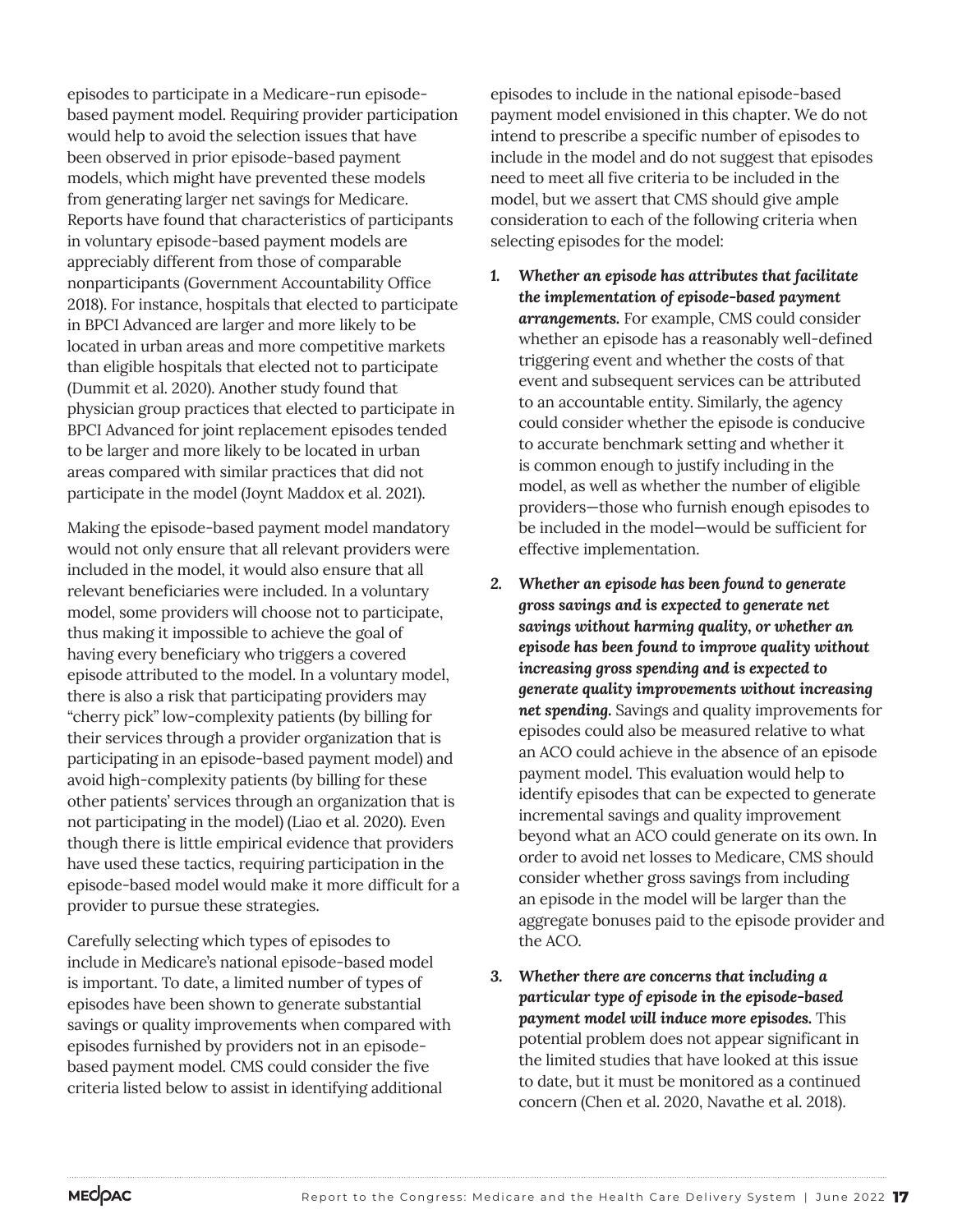- *4. Whether inclusion of the episode is anticipated to discourage participation in ACOs or other existing APMs.* If bonuses associated with efficiencies generated during an episode are paid to episode providers and not ACOs (a phenomenon known as "siphoning"), incentives to participate in ACOs are dampened. This possibility is less likely to be of concern when savings during the episode would not have been generated by the ACO. Because of the interactions between episodes and the potential for episodes to siphon savings from ACOs, the Commission argues that including episodes in the model must be done cautiously.
- *5. How care processes among different types of episodes interact with each other and with ACOs.* For example, since beneficiaries often have multiple interacting chronic conditions and these conditions are usually better managed through ongoing, rather than episodic, relationships with providers, CMS should be very cautious about including chronic care episodes.

The above criteria are meant to serve as general principles for CMS to consider when identifying which types of episodes to add to the national episodebased payment model. Since the studies produced to date have not examined the impact of episode-based payment on many of the above criteria, more studies will be needed. CMS's Innovation Center should continue testing episode-based payment for various episode types, with the goal of better understanding which ones meet the above criteria and identifying any additional episodes that could eventually be added to the national model.

As alluded to in the fifth criterion, one issue that CMS will need to consider especially carefully is whether episodes designed around the treatment of chronic conditions are appropriate for inclusion in the national episode-based payment model. Many beneficiaries have multiple interacting chronic conditions (e.g., diabetes, hypertension, and chronic obstructive pulmonary disease), so designing episode-based payment arrangements for chronic conditions may create complexity and potentially conflict with how an ACO manages care for such patients. In addition, chronic conditions can be difficult to accurately diagnose and are frequently misdiagnosed (Skinner et al. 2016), a fact that any episode-based payment model

that includes a chronic condition should take into account.

However, there may be certain chronic conditions that lend themselves to inclusion in Medicare's episodebased payment model, such as cancer, macular degeneration, or kidney disease. The best candidates for inclusion may be chronic conditions that are typically managed by specialists, rather than primary care providers, and where a short-term, episode-based approach would complement the way in which ACOs manage care for patients with the condition.

Notably, even with a national payment model for certain types of episodes, ACOs would have the flexibility to design and implement their own episodebased payment arrangements for clinical episodes not included in Medicare's model. And since ACOs would be accountable for the total cost of their beneficiaries' care, including expenditures related to episodes, they would have an incentive to recommend the most efficient and high-quality specialists and facilities to their beneficiaries. $9$  In theory, this approach is likely to be appealing to ACOs that operate in markets where the environment for specialists and other episode-based providers is relatively competitive and information about such providers' performance on cost and quality measures is made more transparent and accessible. Competition in this marketplace could create incentives for specialists and facilities to drive down costs and increase quality as they seek to either join an ACO or enter into performance-based agreements with ACOs and increase referrals.

#### **Allocating savings and losses between the two models**

An important design consideration when integrating a Medicare-run episode-based payment model with a population-based payment model is how savings or losses generated during covered episodes should be allocated when beneficiaries are concurrently attributed to providers in both model types.

The Commission asserts that, in principle, any bonus payments resulting from reducing episode costs should be allocated in such a way that (1) episode-based providers have an incentive to furnish efficient, highquality care; (2) providers in ACOs have an incentive to refer their attributed patients to low-cost, high-quality episode-based providers; and (3) when combined, these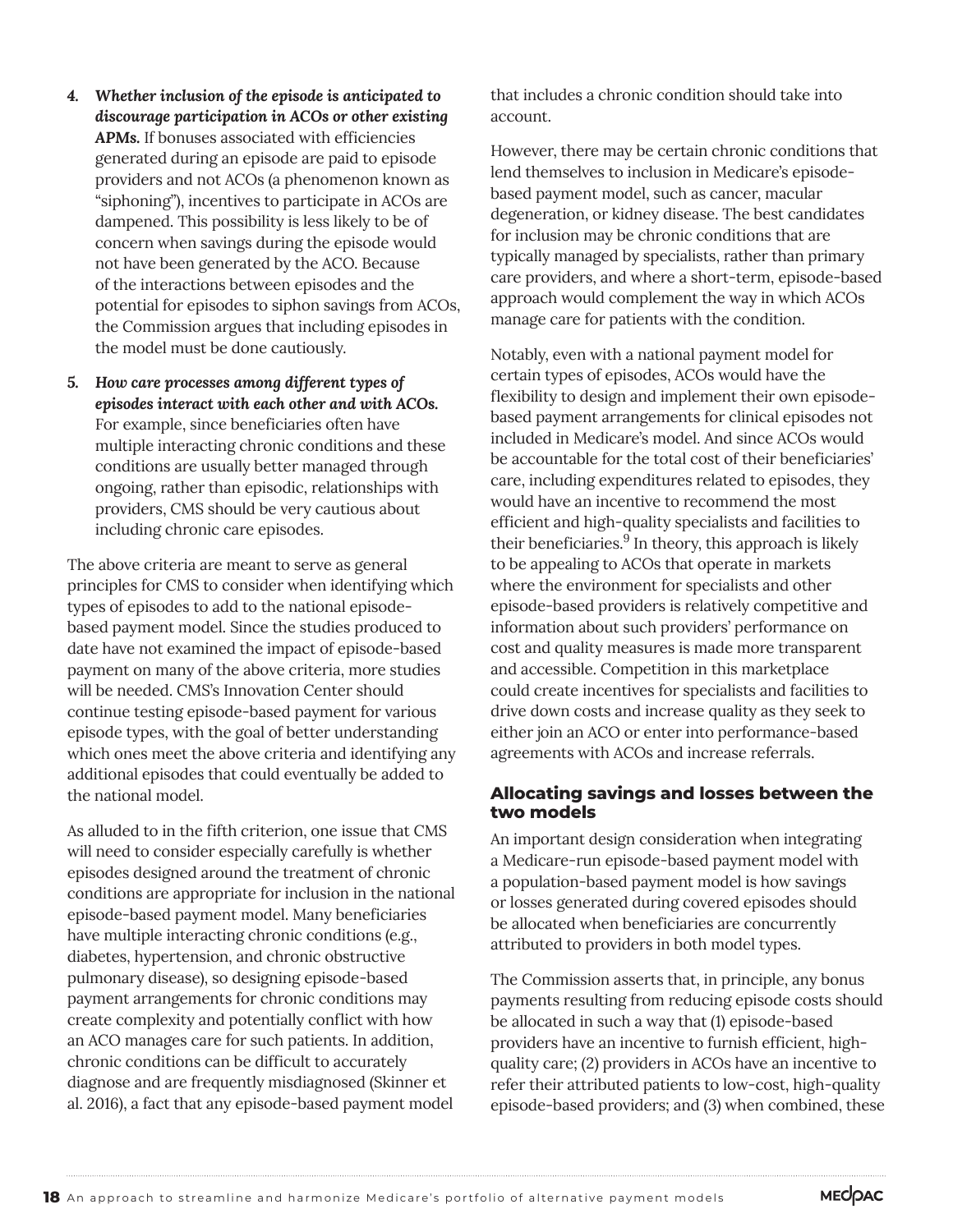incentives should not be so large that they increase total Medicare spending.

The optimal approach for allocating bonuses and losses will depend to some degree on the specifics of the episode-based and population-based models (e.g., how spending benchmarks and episode target prices are calculated and whether there is a discount rate applied to them). Below are examples of approaches for allocating savings generated during covered episodes:

- CMS could use discounted target prices in the episode-based payment model and include any episode bonus payment in the ACO's annual spending tally. The ACO would realize shared savings payments based on the difference between the undiscounted episode price implicitly included in the ACO's annual spending benchmark and the discounted episode target price in the Medicarerun model.
- CMS could use undiscounted target prices in the episode-based payment model and divide any savings relative to the episode target price between episode-based providers, ACOs, and the Medicare program according to some predetermined percentages. For example, Medicare could retain 40 percent of the episode savings, episode-based providers could retain 30 percent, and ACOs could retain 30 percent.

In each case, incentives for the ACO to save and participate must be considered if maximizing participation in a population-based payment model is a priority.

### **Other design issues**

According to a former CMS Innovation Center director, the method for determining benchmarks or episode target prices is one of the most important tasks in designing value-based payment models (Smith 2021). Benchmarks and episode target prices determine whether participating providers will receive shared savings or losses and what size these payments will be, which in turn influences whether the Medicare program will see net savings or net losses from a payment model. Medicare's experience with the CJR and the BPCI models shows that episode costs can be quite variable and are sensitive to changes in practice patterns, changes in how hospitals are directed to

bill for certain admissions, and other factors. Setting episode target prices prospectively, based on historical spending, offers model participants certainty about their spending targets, but it can be difficult to accurately project episode prices because episode costs can change quickly over time and vary across geographic regions (Smith 2021). Medicare has moved toward using retrospectively determined target prices in its episode-based payment models in order to improve their accuracy.

When episode target prices end up being higher than expected spending, several problems can ensue. First, unduly high target prices can reduce financial incentives for providers to reduce episode spending because their discounted target price may already be close to their expected costs—requiring little change in their clinical behavior to earn a bonus. Second, an episode with unduly high target prices is more likely to generate bonus payments that are larger than gross savings (as measured relative to actual episode spending in a comparison group), resulting in net financial losses for the Medicare program. Net losses in the BPCI Advanced Model for medical episodes have been traced, at least in part, to the fact that benchmarks turned out to be above actual costs for these types of episodes (Lewin Group 2022). Conversely, setting episode target prices below actual costs could make it difficult for providers to generate savings and realize bonus payments.

Consideration should also be given to how episode target prices align and interact with ACOs' spending benchmarks in the national population-based payment model envisioned for Medicare. If target prices in the episode-based model exceed the amount of episode spending implicitly included in an ACO's benchmark, reductions in actual episode spending may result in bonus payments for episode providers but could still be higher than episode costs in an ACO's benchmark leading the ACO to owe shared losses to CMS despite the reduced spending. Conversely, if episode target prices are set below the amount of episode spending implicitly included in an ACO's benchmark, the ACO may find itself collecting shared savings payments related to episodes even if episode-based providers do not reduce actual spending.

Yet another issue to consider is the degree to which a provider's own spending is used to set episode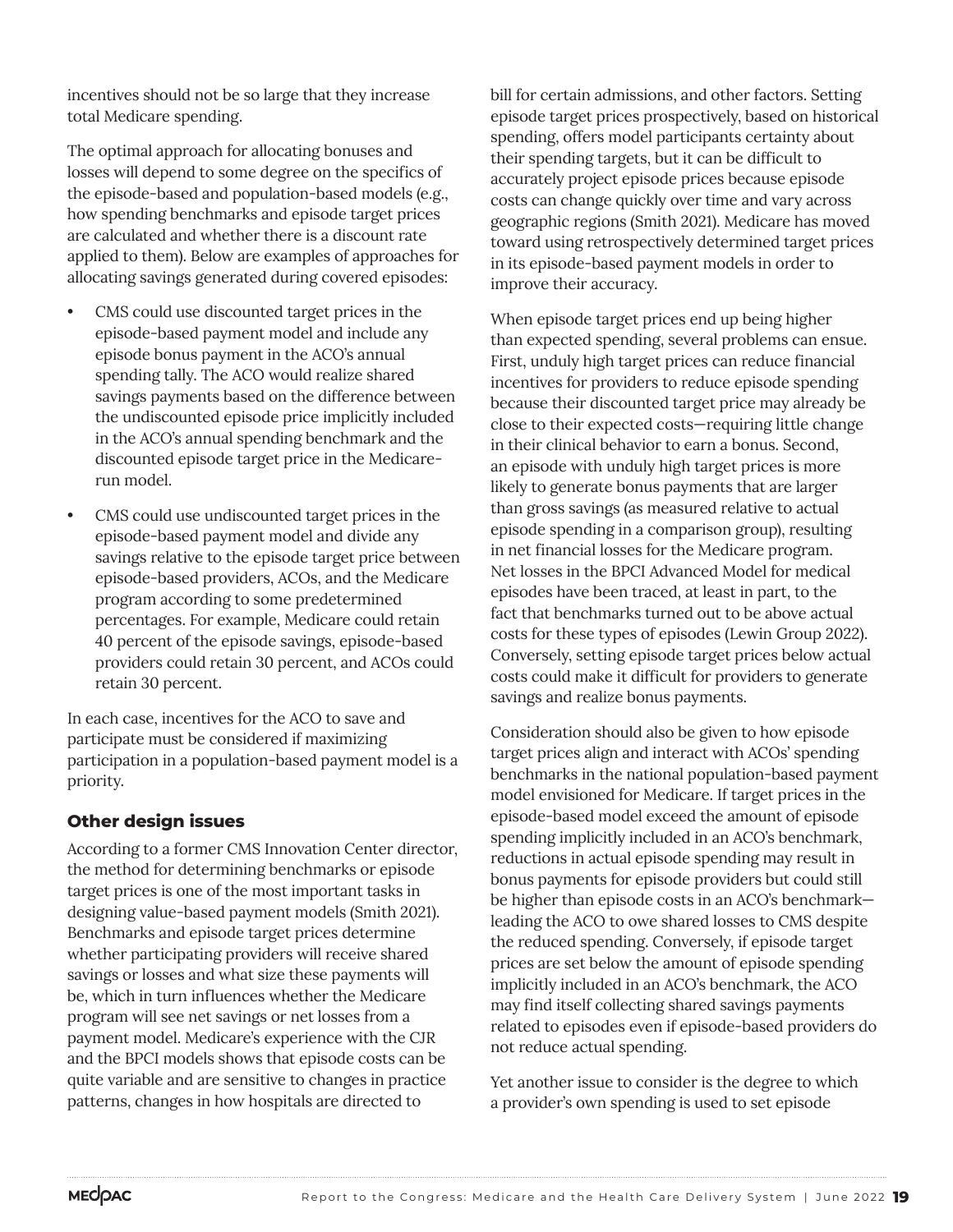target prices. Basing target prices predominantly on the historical spending of each participating provider benefits higher-spending episode providers, since they may find it easy to reduce costs, and could be seen as penalizing providers that already have relatively low spending. Alternatively, basing target prices on regional spending, or a blend of regional and provider spending, benefits low-spending providers, since they would have an easier time staying within such a target price, given their track record of low spending. High-spending providers would have to generate more substantial reductions in spending in order to receive a bonus.

A final issue is how target prices in the episode-based model should be updated over time. Administratively set benchmarks are problematic, given the secular and episode-specific changes in spending on some types of episodes. Currently, episode target prices are updated each year based on a rolling baseline period of recent actual spending. In this approach, episode target prices are essentially "rebased" each year.

A benefit of this approach is that it produces relatively accurate episode target prices, which can be especially

important when spending on episodes exhibits a secular decline, unrelated to episode-based payment models. For example, spending on lower-extremity joint replacement episodes has been declining since 2014, both for providers participating in and providers not participating in episode-based payment models (Lewin Group 2021). By rebasing episode target prices each year, CMS has been able to guard against overpayment for these episodes.

A drawback of annually rebasing episode target prices, however, is that it has the effect of "ratcheting down" episode target prices in future years when providers collectively succeed in slowing the growth in their current-year episode spending—thus making it harder for episode providers to keep episode spending below their new, lowered target price in future years. Such ratcheting can make participating in an episode-based payment model unappealing for providers and could theoretically result in providers exiting a voluntary episode-based payment model or seeking to reduce the number of Medicare beneficiaries they treat.<sup>10</sup> (Rebasing is less of a concern in mandatory models since providers cannot opt out.) ■

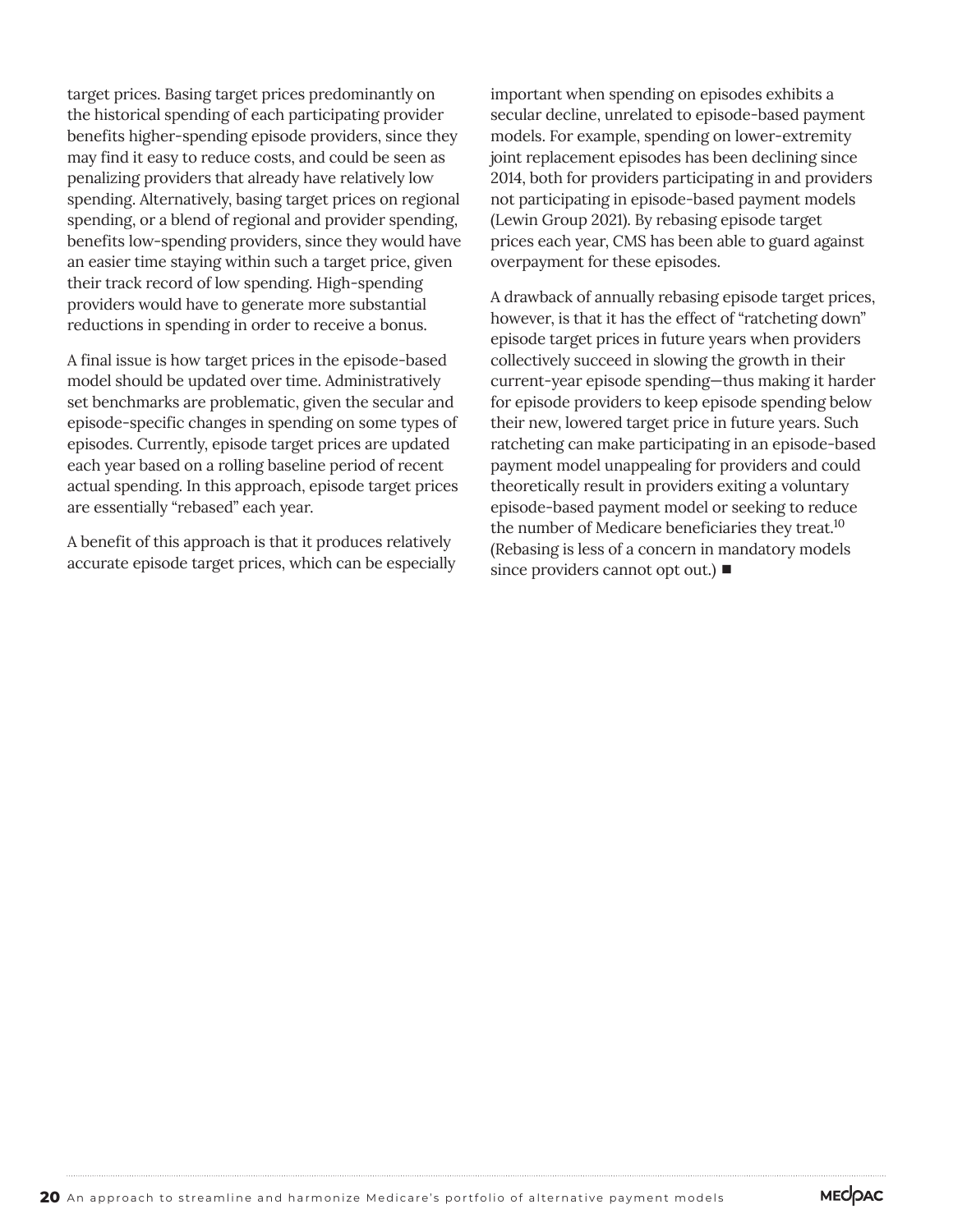## **Endnotes**

- 1 In this chapter, we use "population-based payment" models to refer to ACO-style models in which provider organizations are eligible to receive shared savings payments (and in some tracks, have shared losses recouped) based on the total annual spending and care quality delivered to patients served by their primary care providers. This definition varies from the definition of "population-based payment" in the widely used APM framework developed by CMS's Health Care Payment Learning & Action Network (LAN); the LAN's definition of "population-based payment" includes certain types of episode-based payment models (Health Care Payment Learning & Action Network 2017).
- 2 These higher payment rates will apply to professional services provided to all of a clinician's FFS Medicare patients—not just the subset of their FFS Medicare patients in A–APMs. To qualify for the higher payment rates, clinicians only have to exceed minimum participation thresholds, not any minimum performance thresholds (i.e., on cost, utilization, or quality measures).
- 3 In this chapter, the term *providers* refers to provider organizations, as opposed to the individual clinicians who work for provider organizations. Provider organizations face incentives from payers but do not necessarily pass along these incentives to their clinicians; for example, provider organizations can choose to pay clinicians a flat salary, unrelated to clinicians' performance on the cost and quality measures tied to payments in APMs.
- 4 The Medicare program could, for example, offer one model with a limited number of tracks or offer a few models that each have only one or two tracks.
- 5 As with current practice, ACOs' spending benchmarks would continue to be adjusted each year to reflect the historical spending and the risk scores of the beneficiaries currently attributed to them.
- 6 Provider organizations that consolidate into larger organizations have more leverage when negotiating payment

rates with private payers, which, in turn, can drive up prices and spending for the privately insured. In our March 2022 report, we noted that private insurers generally pay rates about twice as high as Medicare for hospital services and about one and a half times Medicare rates for physician services. Between 2014 and 2019, health care spending per person grew twice as fast for the privately insured as compared to FFS Medicare beneficiaries. To date, the rise in commercial prices for the privately insured has had little direct impact on the Medicare program because of Medicare's ability to unilaterally set prices for most health care services. However, there is a risk of private sector trends influencing Medicare trends. Over time, if the private sector is unable to constrain price growth, the profitability of caring for privately insured patients will increase relative to the profitability of caring for Medicare beneficiaries, which could create pressure to increase Medicare payment rates. Higher private prices enabled by consolidation could also prompt providers to raise their costs, which could threaten Medicare beneficiaries' access to care if Medicare payment rates do not keep pace (Medicare Payment Advisory Commission 2022).

- 7 Because of problems with the way benchmark prices were set in the original BPCI model, Track 2 was changed from twosided risk to one-sided risk for some types of episodes. If the model had retained two-sided risk, it would have generated no net savings or losses for Medicare.
- 8 Episode target prices typically exclude spending related to organ transplants, major trauma, cancer-related care, and new technology add-on payments.
- 9 ACOs can recommend particular hospitals or specialists to their beneficiaries for episode care, but beneficiaries in FFS Medicare are free to see whichever providers they choose, so they may not end up receiving care from the providers that their ACO recommends to them.
- 10 CMS has observed strong provider participation in the BPCI Advanced Model despite its annual resetting of episode target prices, according to discussions with CMS staff.